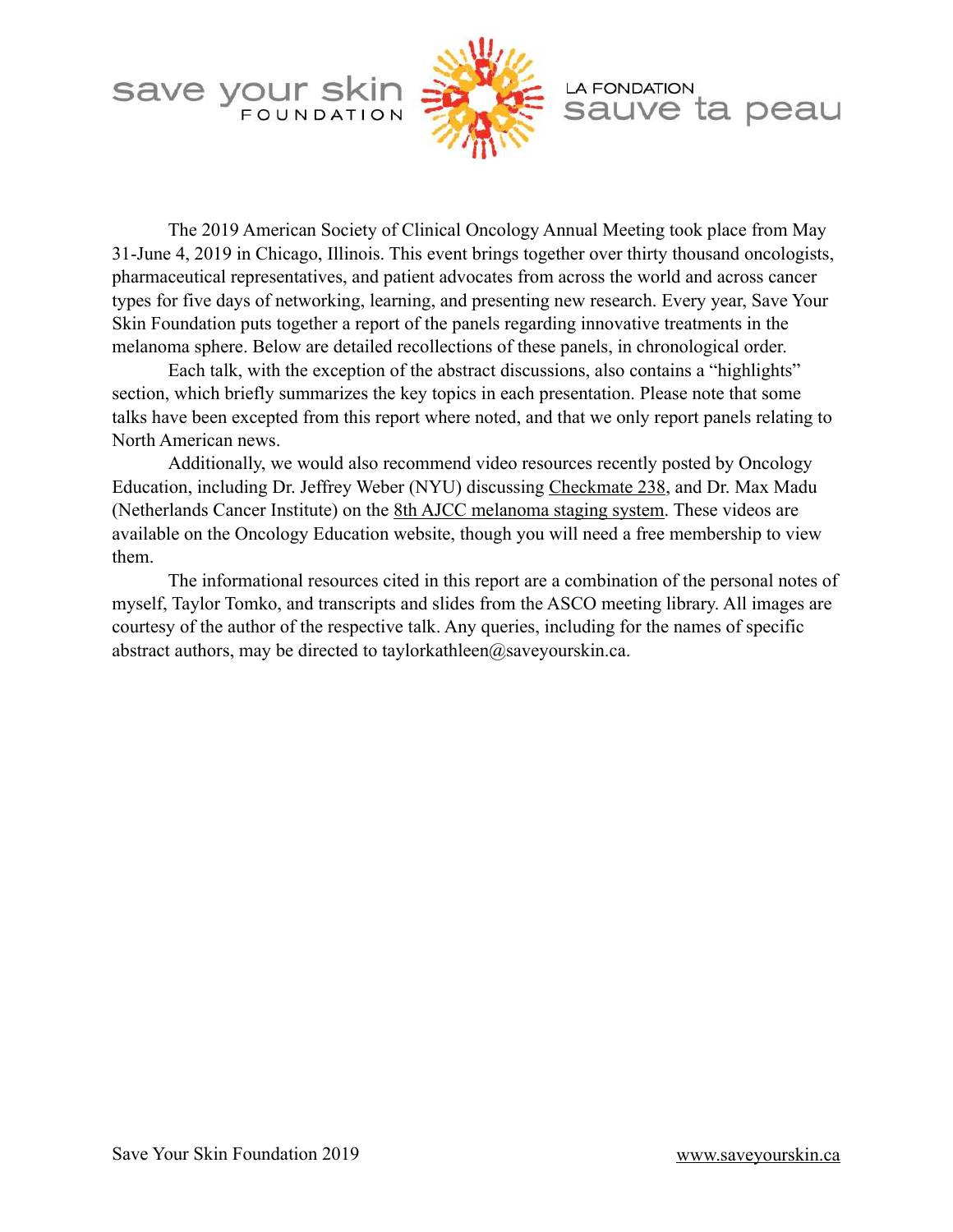| Michael Robert Migden, MA, The University of Texas MD Anderson Cancer O |
|-------------------------------------------------------------------------|
| Sun, June 02, 8:00 AM - 9:15 AM                                         |
| <b>Abstract Discussions</b>                                             |
|                                                                         |
|                                                                         |
|                                                                         |
|                                                                         |
|                                                                         |
|                                                                         |

| Point/Counterpoint: Does the Bar for Oncology Drug Approval Affect Quality of Care/Life?<br>3                                                                                                                                                                                                                        |    |  |  |  |  |  |  |
|----------------------------------------------------------------------------------------------------------------------------------------------------------------------------------------------------------------------------------------------------------------------------------------------------------------------|----|--|--|--|--|--|--|
| Chair: Ariadna Tibau Martorell, MD, PhD, Hospital de la Santa Creu i Sant Pau                                                                                                                                                                                                                                        |    |  |  |  |  |  |  |
| Friday May 31, 1-2:15PM                                                                                                                                                                                                                                                                                              |    |  |  |  |  |  |  |
| "The Stage IV Melanoma Consult in 2019: What Biomarkers and Treatments Are Appropriate<br>in the Frontline Setting?"                                                                                                                                                                                                 | 8  |  |  |  |  |  |  |
| Chairs: Anna C. Pavlick, MD, MBA, Laura and Isaac Perlmutter Cancer Center, NYU<br>Langone Medical Center                                                                                                                                                                                                            | 8  |  |  |  |  |  |  |
| Saturday, June 1, 8-9:15AM                                                                                                                                                                                                                                                                                           | 8  |  |  |  |  |  |  |
| Next-Generation Therapeutics and Biomarkers in Melanoma                                                                                                                                                                                                                                                              | 16 |  |  |  |  |  |  |
| Jessica Cecile Hassel, MD, Department of Dermatology and National Center for Tumor<br>Diseases, University Hospital Heidelberg, Heidelberg, Germany; Suzanne Louise Topalian,<br>MD, The Sidney Kimmel Comprehensive Cancer Center and Bloomberg-Kimmel Institute for<br>Cancer Immunotherapy at Johns Hopkins<br>16 |    |  |  |  |  |  |  |
| Sat, Jun 01, 3:00 PM - 4:30 PM                                                                                                                                                                                                                                                                                       | 16 |  |  |  |  |  |  |
| Management of Rare Melanomas and Non-melanoma Skin Cancers                                                                                                                                                                                                                                                           | 21 |  |  |  |  |  |  |
| Michael Robert Migden, MA, The University of Texas MD Anderson Cancer Center                                                                                                                                                                                                                                         | 21 |  |  |  |  |  |  |
| Sun, June 02, 8:00 AM - 9:15 AM                                                                                                                                                                                                                                                                                      | 21 |  |  |  |  |  |  |
| <b>Abstract Discussions</b>                                                                                                                                                                                                                                                                                          | 26 |  |  |  |  |  |  |

# Panels 3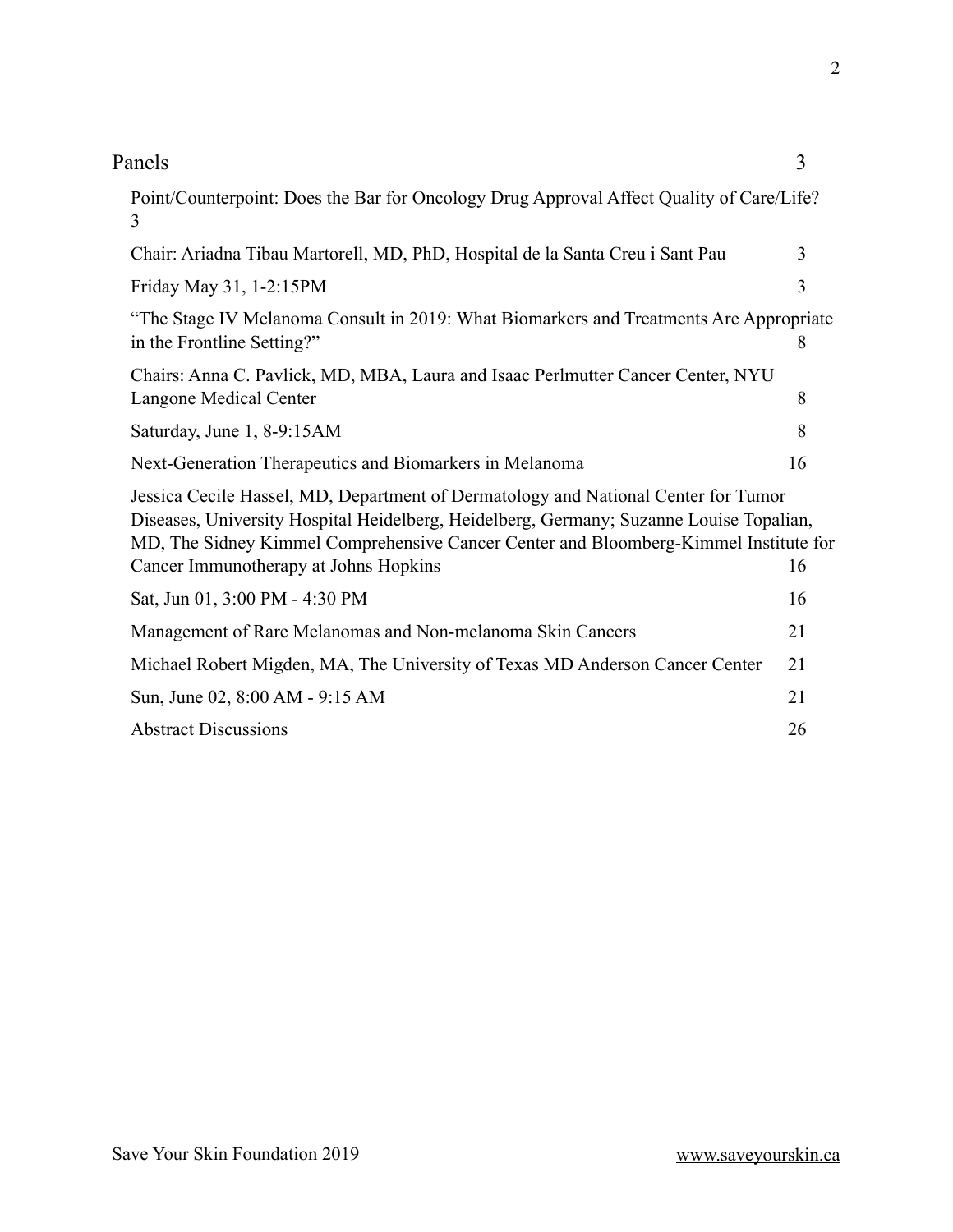# <span id="page-2-0"></span>**Panels**

### Friday, May 31

<span id="page-2-2"></span><span id="page-2-1"></span>**Point/Counterpoint: Does the Bar for Oncology Drug Approval Affect Quality of Care/ Life? Chair: Ariadna Tibau Martorell, MD, PhD, Hospital de la Santa Creu i Sant Pau Friday May 31, 1-2:15PM** 

# <span id="page-2-3"></span>**1-1:15PM Clinical Benefit and Quality of Life Associated with Approved Drugs Ariadna Tibau Martorell, MD, PhD, Hospital de la Santa Creu i Sant Pau**

Highlights:

- While surrogate endpoints help to expedite drug approval processes, they may not be adequate substitutes for overall survival or quality of life
- Patient-reported outcomes are considered important supportive data in benefit-risk assessment, however, reliance on PROs can result in missing data in cases of death or disease progression, and be skewed by other factors
- Cancer care organizations have been placing an increasing emphasis on value frameworks to provide a standardized approach to clinically meaningful outcomes, or outcomes that suggest improvement in overall survival alongside the overall toxicity of a drug

#### Talk description:

 In this session, Tibau discussed how the standards for oncology drugs affect the quality of care and quality of life in patients. Tibau began by noting that while historically patient experience has been a secondary concern in cancer treatment development, patient-focused drug development is becoming increasingly emphasized in oncology. Overall, this session aimed to 1) highlight the different approval processes for cancer drugs, and their impact on patient care, 2) to identify concerns with surrogate endpoints and programs that are used to monitor drug efficacy and post-approval safety, and 3) to weigh both sides of the drug approval process debate.

 Tibau first described the difference between a direct measure of clinical benefit and a surrogate endpoint, "clinical benefit" being described by the FDA and EMA as demonstration of prolonged survival, improved quality of life, or an established surrogate for these goals. Given the recent proliferation of new treatments, rapid approval processes and a more efficient approach to drug development have led to an increase in single-arm trials and the use of surrogate endpoints to designate approval. However, this increased use of surrogate endpoints are not necessarily adequate substitutes for overall survival or quality of life.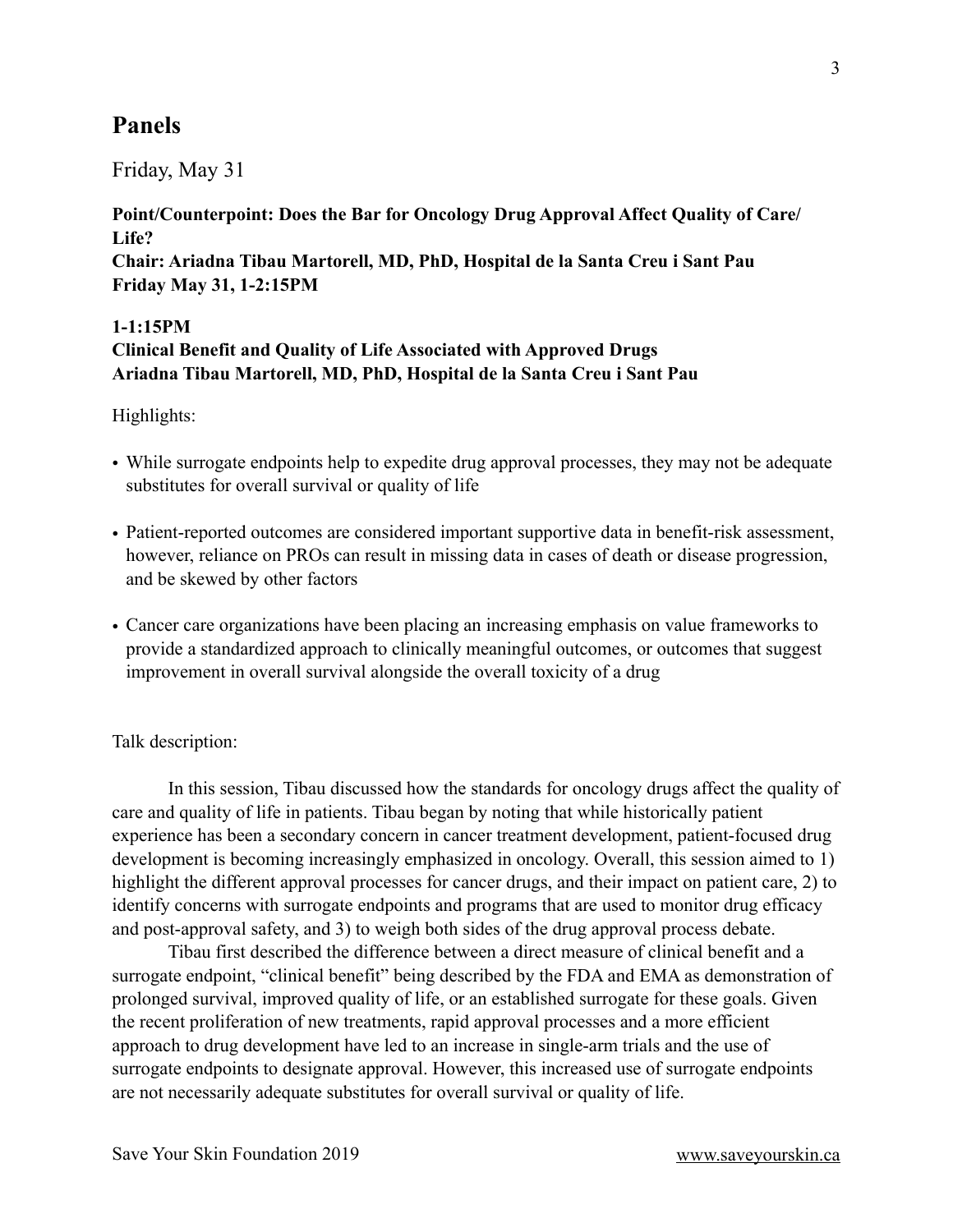

# The changing scenario in Drug Approval

Figure 1: Tibau, "The changing scenario in Drug Approval" (2019)

 Tibau moved on to describe the importance of PROs, or patient-reported outcomes, as a measure of clinical benefit and basis for drug approval. The FDA and EMA generally consider PROs important supportive data in benefit-risk assessment, as it is often considered within other clinical endpoints, such as survival, tolerability, and safety. However, reliance on PROs can result in missing data in cases of death or disease progression, and can be skewed by patient knowledge of treatment in open-label and single-arm trials. Additionally, PRO reporting can be altered by the overlap of treatment symptoms and disease symptoms. While PROs are included in drug information and labelling in Europe, this is not the case in the United States.

 In an effort to balance the desire for positive PROs with expense, Tibau notes that the phrases "meaningful clinical benefit" and "value in oncology" have emerged as important indicators of cancer care. Meaningful clinical benefit suggests improvement in overall survival alongside the overall toxicity of a drug, while value in oncology describes the intersection between cost and clinical benefit. Therefore, cancer care organizations have been placing an increasing emphasis on value frameworks to provide a standardized approach to clinically meaningful outcomes, such as ASCO's Cancer Research Committee's targets for "clinically meaningful benefit in trials, based on overall survival and progression-free survival thresholds" (Tibau 2019). As a result of these frameworks, there has been a significant improvement in the number of trials reaching the ESMO MCBS threshold for clinical benefit, partially due to increased reporting of improved quality of life and less high-grade toxicity. However, the use of these frameworks still has limitations, such as their dependance on singlearm and randomized controlled trials.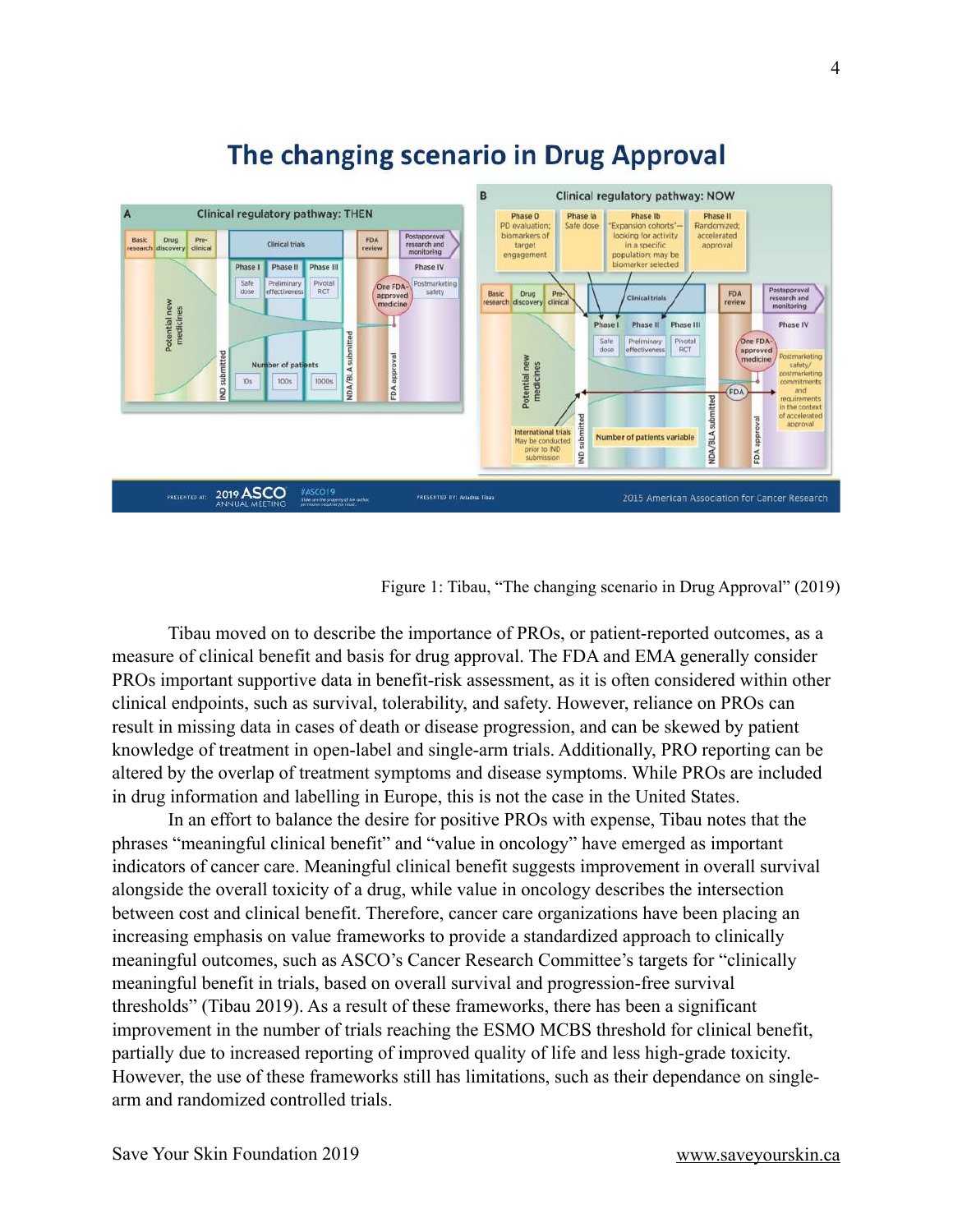Overall, drug development and approval is consistently considering meaningful clinical benefit to patients as data, defined by improvement in overall survival and toxicity. The oncology community views this as a boon to providing drugs that address patient expectations, to raise the bar for drug approvals, and to provide higher-quality care to patients.

## **1:15-1:30PM Expedited Program Use and Patient Experiences in Clinical Trials Vinay Prasad, MD, MPH, Oregon Health & Science University**

Highlights:

- In the United States, there are two forms of treatment approval: accelerated approval, which is a provisional approval, and regular approval, which is a full approval
- A small fraction of cancer drugs on the market that were tested by a surrogate have tangible survival benefit; while approval based on overall survival takes an average of 7.3 years, approval based on surrogates only shortens that process by 11 months, or 12%
- Along the spectrum of patients, some that are willing to live with uncertainty if it allows them faster access to a treatment and others who are more cautious about weighing their options, and would not be willing to take that risk; the social contract of the accelerated approval process is the option for patients at both ends of the spectrum to have their choice

#### Talk description:

 Prasad began his presentation about the patient experience in clinical trials by noting that, from his perspective, patients care about two main aspects of treatment: longer survival, and better quality of life. In addition, Prasad states, they want timely access to drugs, which is why programs such the FDA accelerated approval pathway is relevant for patients. Prasad clarifies here that, in the United States, there are two forms of approval: accelerated approval, which is a provisional approval, and regular approval, which is a full approval. Accelerated approvals, Prasad explains, are generally given based on a surrogate endpoint, which is likely to reach the targeted clinical endpoint.

 Prasad then presented data compiled by himself and Chul Kim (Georgetown), which looked at five consecutive years of drug approval in the United States. As Prasad suggests, 1/3 of the approvals are accelerated approvals, 2/3 are regular approvals. 2/3 of these are surrogate approvals, while 1/3 use overall survival and patient-reported outcomes regarding quality of life. If you have accelerated approval, Prasad explains, "that surrogate endpoint typically is response rate or the fraction of patients whose tumours shrink more than an arbitrary threshold," whereas regular approval sees progression-free survival (Prasad 2019).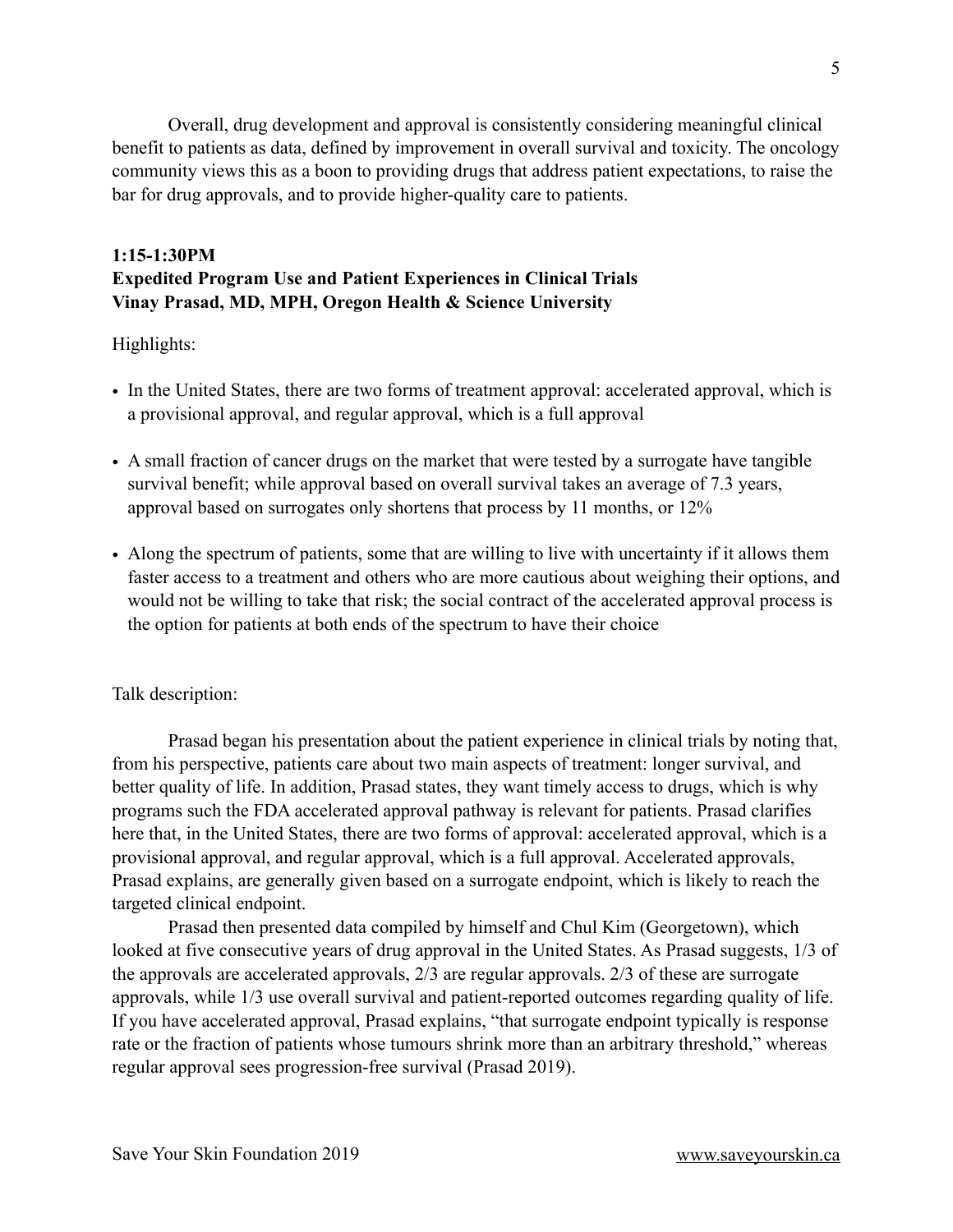Prasad then moves into discussing how to judge a surrogate, which he suggests should be done based on trial-level validity, and how the variability of the surrogate compares to the variability of your desired endpoint. However, Prasad claims that the selection of surrogates thought most 'reasonably likely to predict' an endpoint is often based on the gut feeling of the oncologist. As a result, Prasad points to [a study conducted by himself and Kim](https://jamanetwork.com/journals/jamainternalmedicine/fullarticle/2463590) in *JAMA Internal Medicine* which suggests that a small fraction of cancer drugs on the market that were tested by a surrogate have tangible survival benefit. He also points to a paper in the same journal by Bishal [Gyawali,](https://jamanetwork.com/journals/jamainternalmedicine/article-abstract/2733561) which suggests that the surrogates used for accelerated approval are often changed when the drug is converted to regular approval, meaning that potential issues identified during the accelerated approval process may not be addressed before regular approval (Gyawali quoted in Prasad 2019).

 Prasad then returned to the question of timely access, which he believes is an issue of the highest importance for patients. Here, Prasad pointed to a third paper published in *JAMA Internal Medicine* by **Emerson Chen**, who sought to quantify how much time is actually saved by surrogate endpoints. Chen found that while approval based on overall survival takes an average of 7.3 years, approval based on surrogates only shortens that process by 11 months, or 12% (Chen quoted in Prasad 2019). From Prasad's perspective, this time saving is modest, especially in the face of the resulting uncertainty. While Prasad believes that along the spectrum of patients there are certainly some that are willing to live with that uncertainty if it allows them faster access to a treatment, there are others who are more cautious about weighing their options, and would not be willing to take that risk. Therefore, the social contract of the accelerated approval process is the option for patients at both ends of the spectrum to have their choice. However, Prasad believes that this is a flawed contract, as the patients who are invested in being as informed as possible are often denied sufficient information in terms of follow-up studies regarding overall survival and quality of life.

 Overall, Prasad believes that the situation could be improved by greater regulation on surrogates, and a change in the process by which surrogate endpoints for accelerated approvals should be converted to regular approvals. More information on what Prasad believes could help solve these issues is available in the paper he co-authored with Robert Kemp in *BMC Medicine*, titled "[Surrogate Endpoints in Oncology, when are they Acceptable for Regulatory and Clinical](https://bmcmedicine.biomedcentral.com/articles/10.1186/s12916-017-0902-9)  [Decisions, and are they Currently Overused?](https://bmcmedicine.biomedcentral.com/articles/10.1186/s12916-017-0902-9)"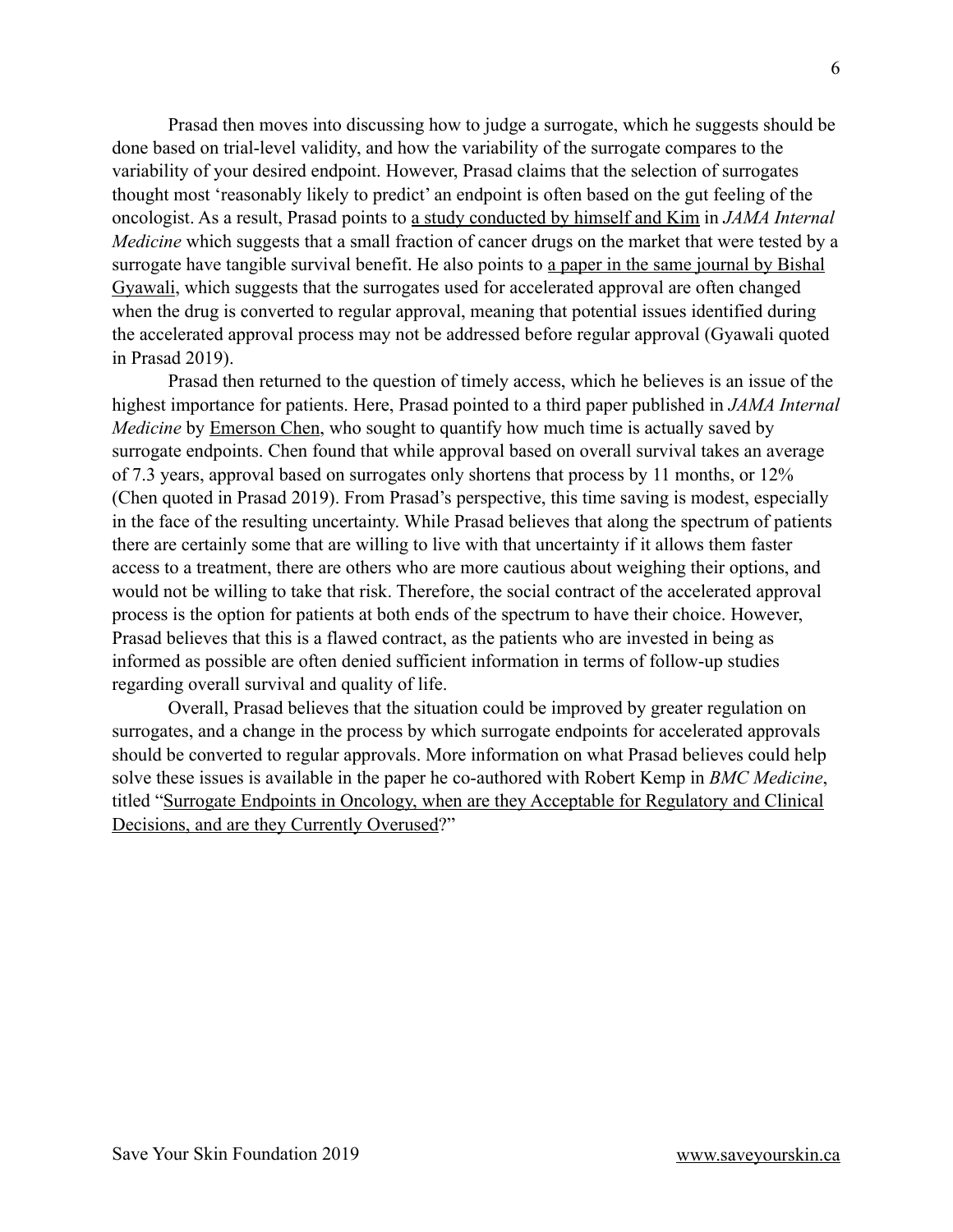# **1:30-1:45PM Clinical Trial Participation from the Patient Perspective Bishal Gyawali, MD, PhD, Brigham and Women's Hospital**

#### Highlights:

- While only 3-5% of patients in the United States get enrolled in clinical trials, almost 40% of trials don't take place because they fail to reach the accrual target. Simultaneously, 85% percent of patients are willing to consider clinical trials, while 75% are willing to enrol in trials
- The top barriers to patients enrolling in clinical trials are lack of availability, restricted eligibility criteria, physicians not offering trials to patients, and patients not enrolling in trials
- Gyawali suggests that the centre of this conversation is patient education and empowerment, and that patients should be more involved in the designing of clinical trials

#### Talk description:

 Gyawali began by mentioning that, out of all that is said about clinical trials in the medical community, likely the most important criticism is that clinical trials are not representative of real-world patients. However, they are still critical in improving treatment efficacy. So, to solve the former problem, the solution is to be more inclusive of 'real world' patients in clinical trials. Statistics, as Gyawali points out, illustrate this issue: while only 3-5% of patients in the United States get enrolled in clinical trials, almost 40% of trials don't take place because they fail to reach the accrual target. Adversely, Gyawali claims that 85% percent of patients are willing to consider clinical trials, while 75% are willing to enrol in trials. Yet, only approximately 40% of patients recall discussing clinical trials with their medical team, which is the central issue.

 Gyawali then cited recent research that discussed key barriers to clinical trial participation. The top barriers listed in said paper were lack of availability, restricted eligibility criteria, physicians not offering trials to patients, and patients not enrolling in trials. He then begins to break down how to solve these issues. If it is assumed that the best predictor of a patient enrolling in a clinical trial is whether that trial is located in a convenient location for them, then a solution to the availability problem would be for a wider selection of community cancer centres to offer trials. In the case that there isn't a trial available at a particular centre, Gyawali suggests that they have resources available to point patients to an appropriate resource for trials. Regarding the restricted eligibility barrier, Gyawali notes that progress has been made by ASCO and the FDA to loosen restrictions, including lowering the minimum age for trial access and including those with chronic illnesses that are controlled, including HIV/AIDS.

 However, as Gyawali notes, the centre of this conversation is patient education and empowerment, which should be supplemented by a streamlining of bureaucracy. Additionally, a less often discussed aspect of the clinical trial is the financial burden outside of the treatment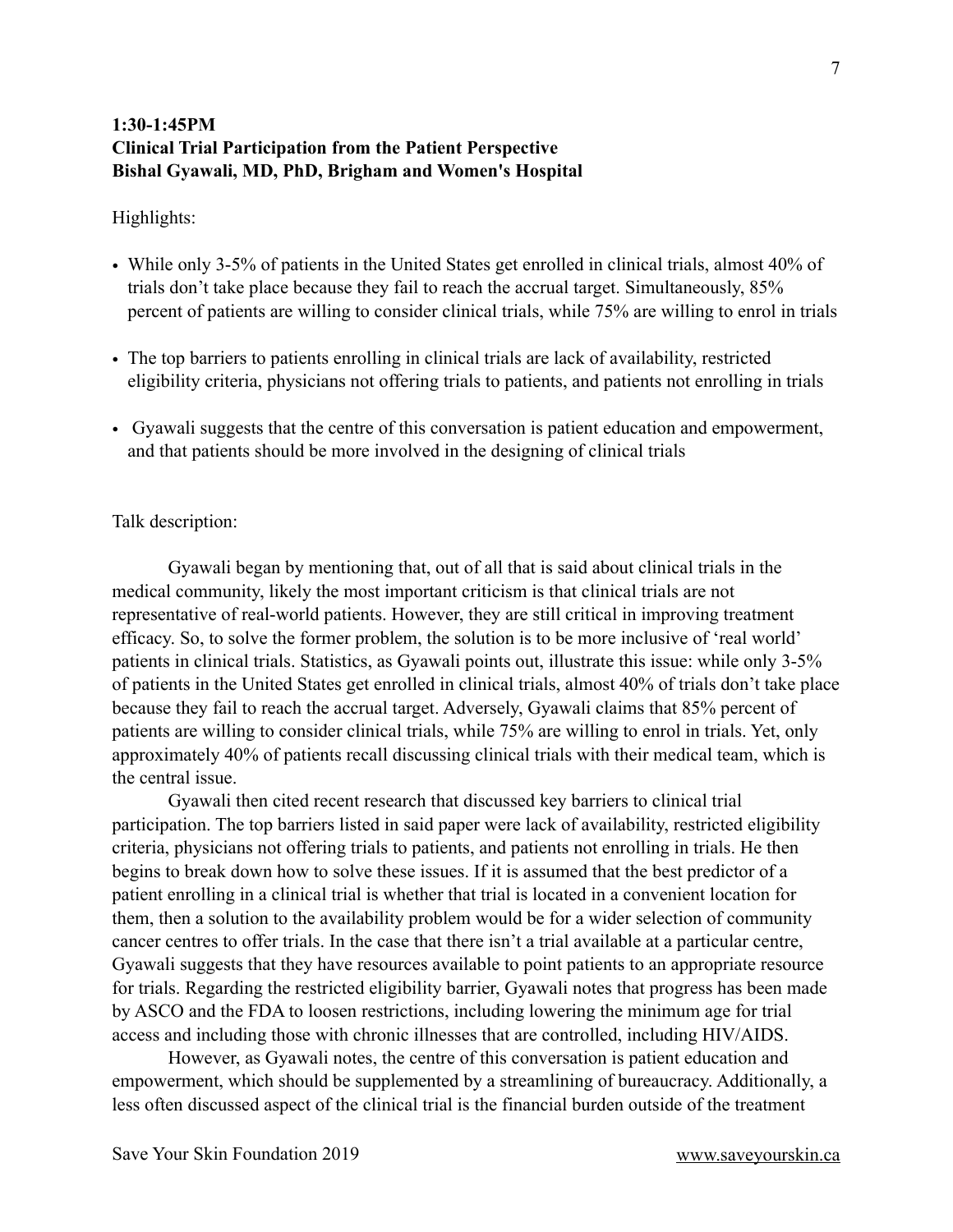itself. While the treatment is generally free in an industry-sponsored trial, the patient is still responsible for transportation costs and non-drug interventions. While Gyawali believes that policy changes could help to alleviate this problem, patients should be more involved in the designing of clinical trials. As examples, Gyawali notes that acceptable percentages of mortality increases and toxicities in non-inferiority trials are assumed by oncologists, but the patients who are actually undergoing the trials have no say in what is an acceptable percentage for them. Additionally, Gyawali suggests that doctors should be more critical of which trials they enrol their patients in, and only do so if the aims of the trial are to serve the patient agenda; for example, a study that does not report quality of life outcomes does not work to the benefit of patients.

 Gyawali ended his talk by suggesting some questions patients should be asking about clinical trials, and therefore the kinds of educational tools they should be given by their medical team. Gyawali suggests that knowledge of the standard of care outside of the trial, what phase the trial is in, what side effects are expected, and the plans for reporting and publishing data. While this information is usually covered in informed consent documents, Gyawali notes that they are often lengthy for patients, especially given the medical jargon they are written in. Therefore, medical professionals need to be doing their best to empower patients to take an active role in their treatments, and to ensure that the ultimate goal of clinical trials is to serve the patient.

Note: the 1:45-2:00PM panel, "Oncology Drug Approval in Europe" by Bradford Richard Hirsch, MD, MBA, (SignalPath), has been excluded from this report.

Saturday, June 1

<span id="page-7-1"></span><span id="page-7-0"></span>**"The Stage IV Melanoma Consult in 2019: What Biomarkers and Treatments Are Appropriate in the Frontline Setting?" Chairs: Anna C. Pavlick, MD, MBA, Laura and Isaac Perlmutter Cancer Center, NYU Langone Medical Center Saturday, June 1, 8-9:15AM** 

# <span id="page-7-2"></span>**8:00-8:15AM PD-L1 Testing: Is It Needed to Decide an Immunotherapy Treatment Plan? Leslie Anne Fecher, MD, University of Michigan**

Highlights:

• PDL-1 is currently the most frequently used predictive biomarker in immunotherapy treatment, identifying individuals who may be more likely than others to have an adverse effect from exposure to a medical product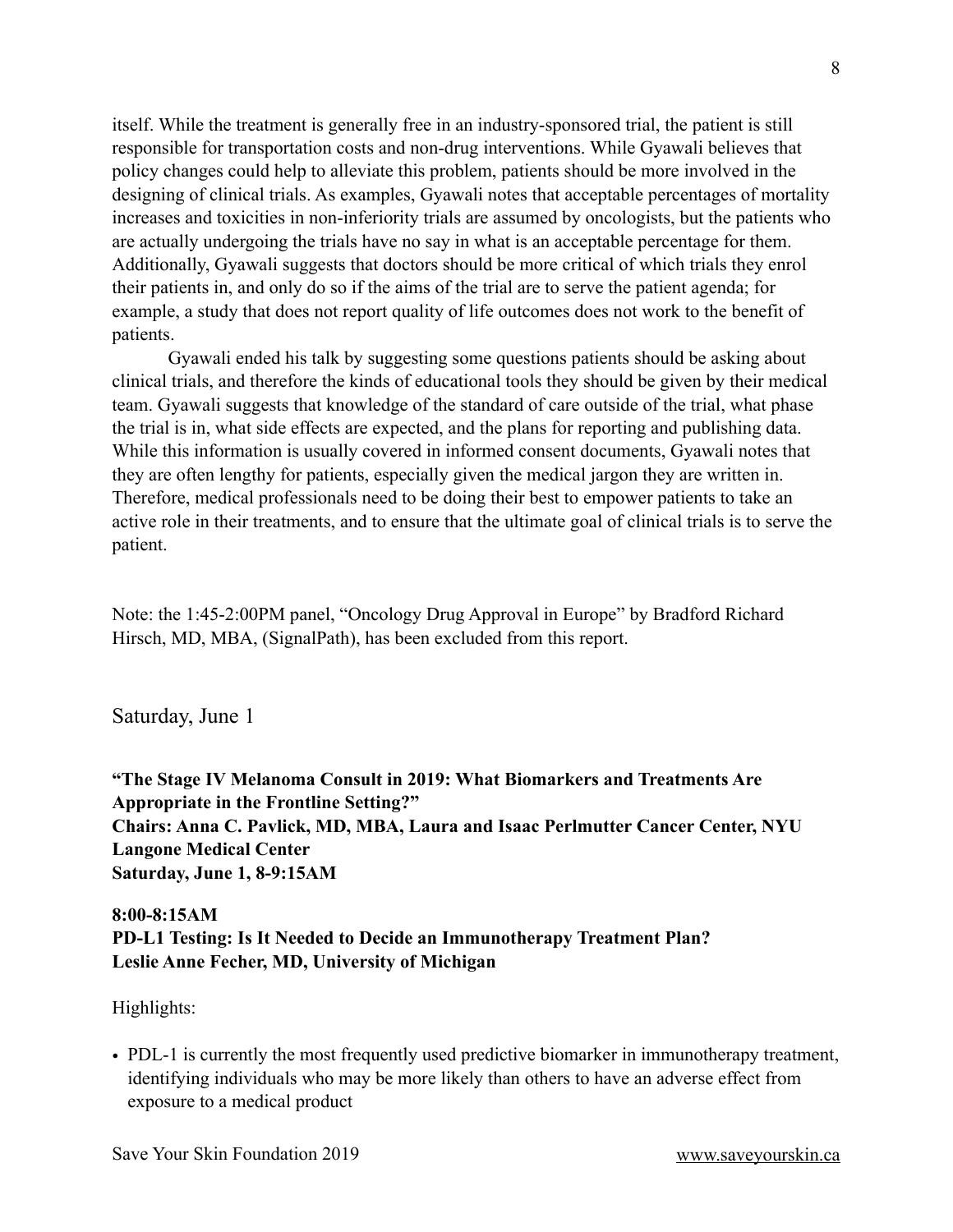- PDL-1 is not an adequate singular biomarker to determine treatment decisions
- Fecher argues that the decision-making process for first-line treatments should be based on a more holistic analysis

Talk description:

 Fecher began her talk, which addressed the necessity of PDL-1 testing when creating an immunotherapy treatment plan for melanoma, by noting that the significant changes in treating melanoma over the past decade have meant that there is a surplus of options when deciding on a treatment plan.



Figure 2: Fecher, "Survival: Stage IV melanoma" (2019)

 As Fecher explains, "PD1 is a negative regulator of the immune system and T cell activation, affecting the negative regulatory effects. It's expressed on activated B and T lymphocytes, NK cells, and macrophages, where PDL-1 is widely expressed in a variety of cells, including hematopoietic, non-hematopoietic, tumour cells, and tumour-infiltrating cells" (Fecher 2019). PDL-1 is currently the most frequently used predictive biomarker in immunotherapy treatment, which is meant to identify individuals who, due to a biomarker, may be more likely than others to have an adverse effect from exposure to an environmental agent or medical product.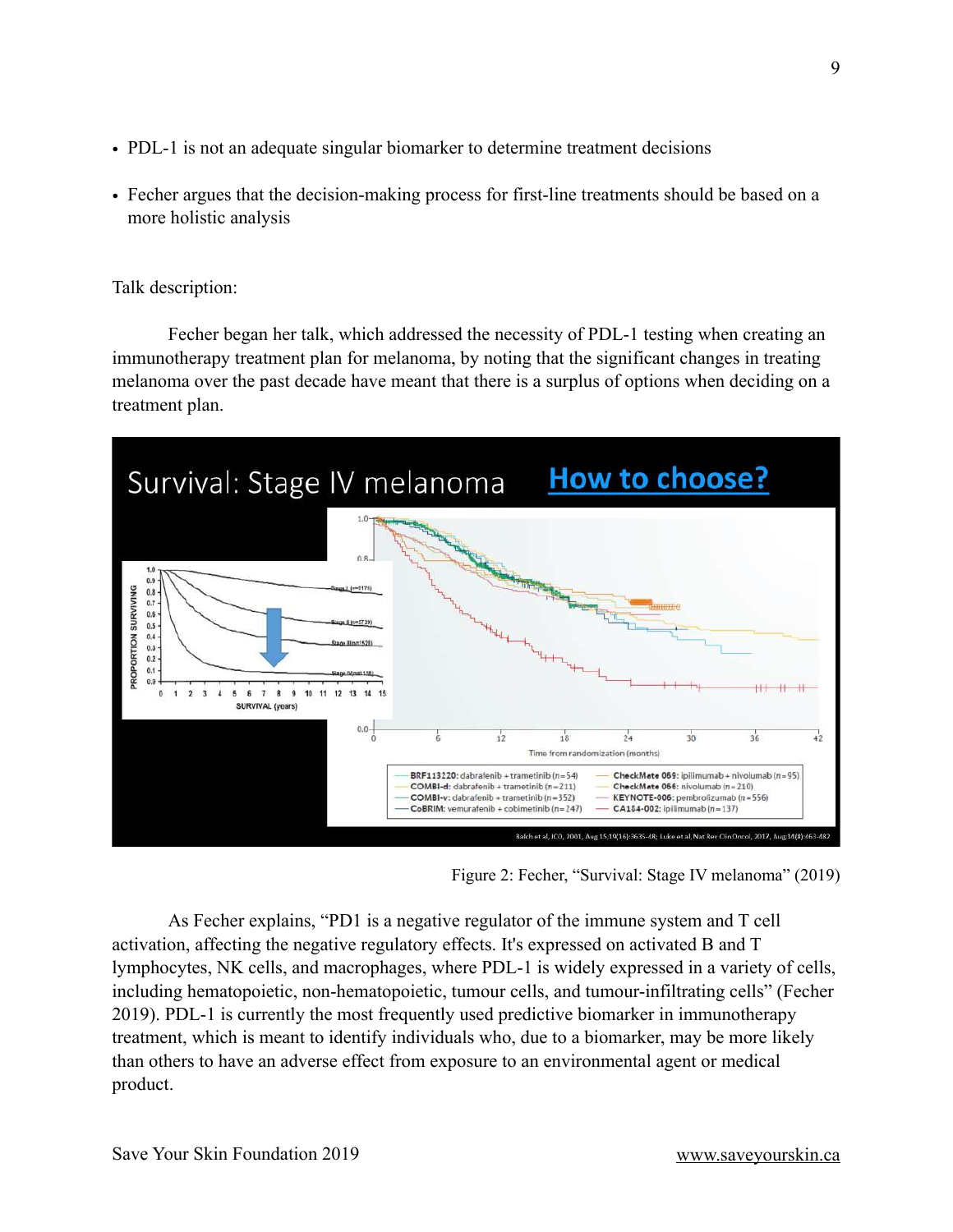However, determining the results of PDL-1 involves several variables, including the PLD-1's ability to express membranous and cytoplasmic staining on both tumour cells and infiltrating immune cells. Therefore, it may affect both scoring and the measurements of membranous staining. There is also the possibility of genetic alterations and adaptive immune response in the tumour and T-cell interface, so tissue sample and quality, as well as size, can impact PDL-1 results. Additionally, Fecher notes that older samples may not be timely representations of the immune system at the time of treatment decision-making, and that certain sites of metastases (lymph node, subcutaneous, brain, and bone) can have higher PDL-1 expression levels.

 Given conflicting data in PDL-1's use as a biomarker for advanced melanoma, Fecher suggests that a single biomarker is not adequate evidence for treatment decision-making. Ideally, there should be a greater understanding of not only immunotherapy response and duration of benefit, but also the microenvironment of the tumour, and the host immune system, before decisions are made.

Fecher then turned to **KEYNOTE-001**, in which three blinded pathologists provided a MEL score based on four membraneous PDL-1 tumour cells and interpolated mononuclear cells. Response rates increased with a higher MEL score, which indicated PDL-1 positivity, indicating a correlation between PDL-1 positivity and progression free and overall survival. However, as Fecher points out, the 24-month overall survival rate for PDL-1 negative patients was still relatively high, suggesting that PDL-1 alone does not predict results.

# Keynote 001

- Therapy: Pembrolizumab
- Treatment naïve and ipilimumab-treated pts with advanced melanoma (n=451)
- Pretreatment biopsy, 3 blinded pathologists
- . MEL score for membranous PD-L1 on tumor cells and intercalated mononuclear cells (in tumor nests)
	- Excluded stromal inflammatory cells
- PD-L1 IHC 22C3 antibody [DAKO]

| MEL score | PDL1 status | Membrane Staining in tumor & tumor-associated immune cells (%) |
|-----------|-------------|----------------------------------------------------------------|
| $\cdot$ 0 | $(\cdot)$   | no staining                                                    |
| $\cdot$ 1 | $_{(-)}$    | $> 0 - 1\%$                                                    |
| $\cdot$ 2 | $^{(+)}$    | $\geq 1 - < 10\%$                                              |
| $\cdot$ 3 | $^{(+)}$    | $\geq 10 - < 33\%$                                             |
| $\cdot$ 4 | $^{(+)}$    | $\geq$ 33 - < 66%                                              |
| $\cdot$ 5 | $^{(+)}$    | ≥ 66%                                                          |
|           |             | Daud et al, JCO, 2016, 34(34):41                               |

Figure 3: Fecher, "Keynote 001" (2019)

 Fecher then pointed to a randomized phase 2 study which compared patients with negative or positive PDL-1 status taking either ipilimumab at three milligrams per kilogram and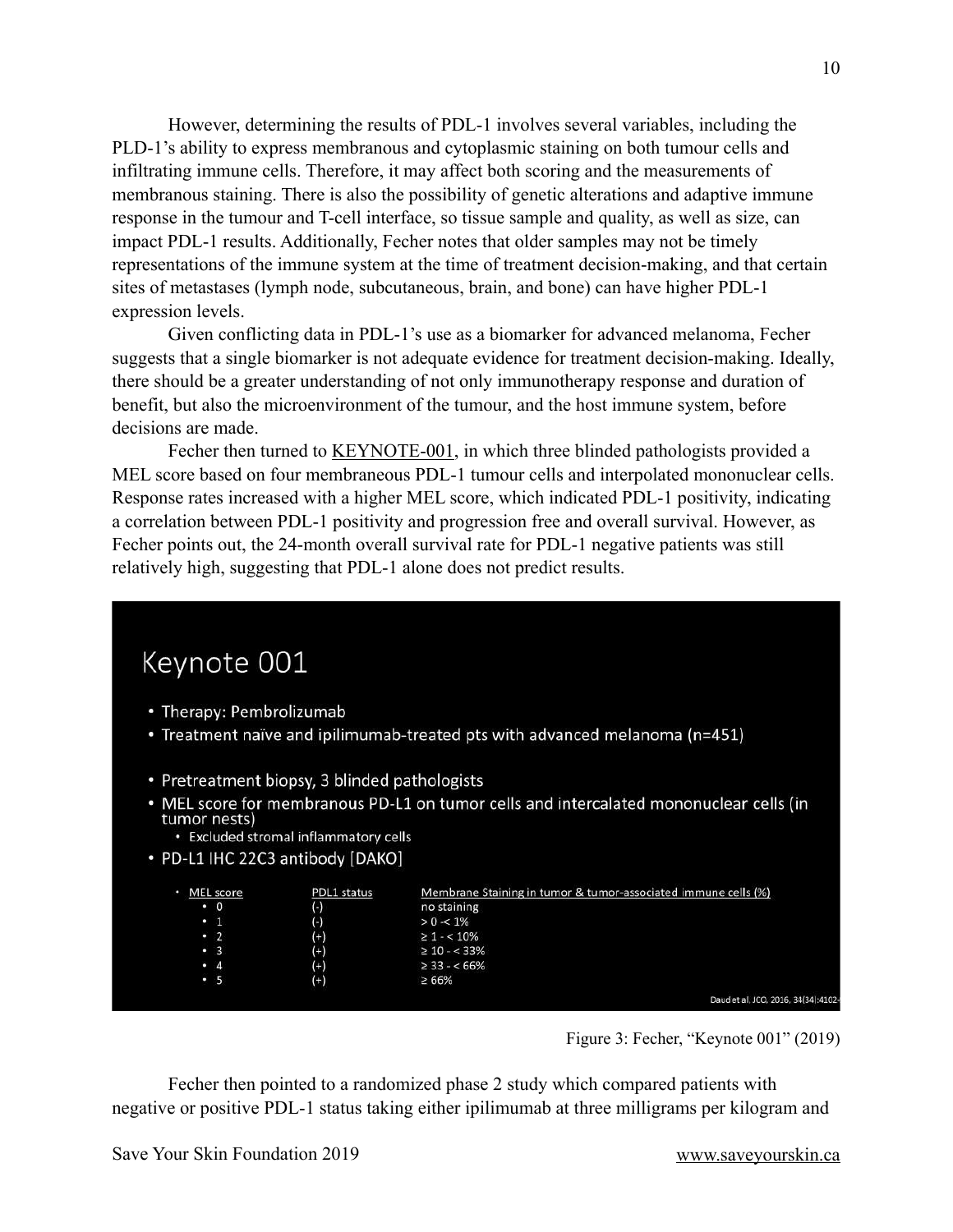1 milligram per kilogram of nivolumab, versus just 3 milligrams per kg of ipilimumab. For the patients taking the combination treatment, there was no statistically significant difference in response rate (two year progression-free survival and two-year overall survival) whether they were positive or negative. The authors ultimately concluded that PDL-1 alone is a poor biomarker to predict overall survival. Thankfully, as Fecher points out, there are other biomarkers that can be used, such as physiologic age and comorbid status. Fecher argues that the decision-making process for first-line treatments should be based on a more holistic analysis, rather than a single biomarker.

#### **8:15-8:30AM**

# **Debate: Immunotherapy Targeted Therapy Versus Immunotherapy Sequencing— Immunotherapy Targeted Therapy Should be Frontline Paolo Antonio Ascierto, MD, Instituto Nazionale dei Tumori IRCCS Fondazione**

#### Highlights:

- Combining BRAF-MEK inhibition with immunotherapy, would create a more favourable tumour microenvironment for treatment
- As seen in a trial that combined BRAF + trametinib, pembrolizumab + BRAF, and trametinib monotherapy, triple combination demonstrated a higher shrinkage of tumours, and a more complete response relative to targeted therapy or monotherapy
- However, the toxicity resulting from this kind of combination is quite high, so it may only be appropriate for high-risk patients

#### Talk description:

 Ascierto started by discussing the benefits of combining BRAF-MEK inhibition with immunotherapy, which would create a more favourable tumour microenvironment for treatment. The goal, Ascierto suggests, is to increase the results of the combination of immunotherapy and targeted therapy to match those of BRAF/MEK; otherwise, as the debate asks, is there really the need for the combination instead of just sequencing?

 There is currently lots of data regarding this question, including a randomized phase II trial from ESMO 2018, which used a triple combination of BRAF + trametinib, pembrolizumab + BRAF, and trametinib monotherapy. 60 patients were enrolled per arm, and the endpoint was median progression-free survival. The results saw six months more benefit with the triple combination with targeted therapy and anti-PD-1, though during the first 6 months the efficacy curves were very similar, then began to separate after 6 months when the PD-1 began to take effect. The triple combination demonstrated a higher shrinkage of tumours, and a more complete response relative to targeted therapy or monotherapy. However, toxicity is a risk that comes with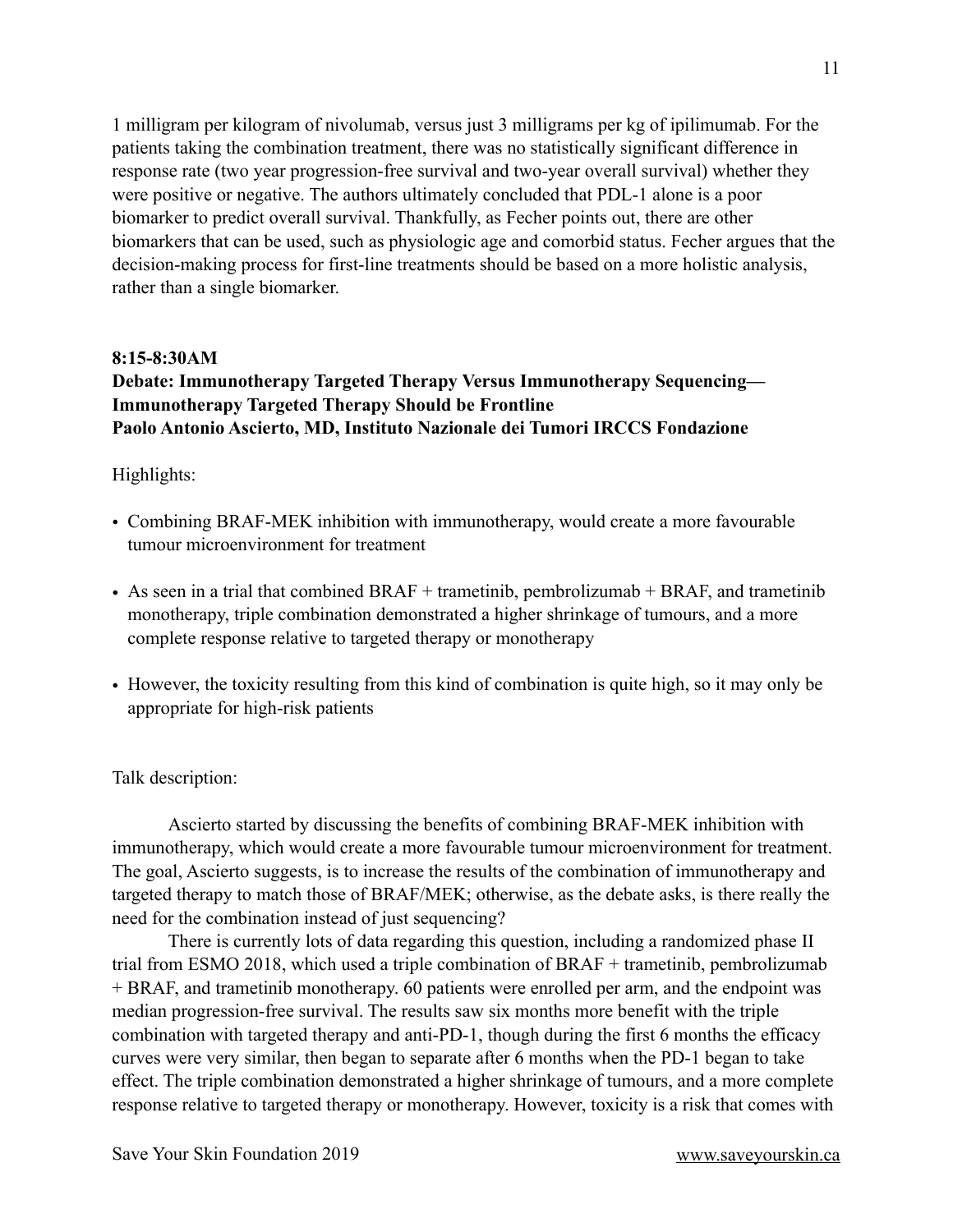the triple combination therapies; more than 60% of patients in the trial had grade-3 or -4 adverse effects, and two died due to toxicity-related causes. Additionally, between 40-60% of patients discontinued the trial, likely due to the liver toxicity and pneumonitis. Despite these risks, Ascierto claims that this combination can be good for patients that are at higher risk, those with brain metastases, or high tumour burden. As this treatment line still has promise, so there are ongoing randomized phrase III trials that will give us more information about the treatment.

# **8:30-8:45AM Debate: Immunotherapy Targeted Therapy Versus Immunotherapy Sequencing— Immunotherapy Sequencing Should be Frontline Ryan J. Sullivan, MD, Massachusetts General Hospital**

#### Highlights:

- BRAF-MEK inhibitor combinations, the nivolumab + pembrolizumab combination, anti-PD-1 antibodies, the ipilimumab  $+$  nivolumab combination, or intralesional therapy
- Patients who will do well with a PD-1 inhibitor should receive it, even if it is after treatment with BRAF-targeted therapy, which can be effective in some patients
- In the future, it would be ideal if there was a biomarker to identify which patients would benefit from BRAF-MEK inhibitor therapy, and then a clinical trial could be developed for patients who progress after single anti-PD-1 or BRAF-MEK treatments

#### Talk description:

 Sullivan introduced his talk by considering what options are available for patients with BRAF-mutant melanoma: generally, these would be in BRAF-MEK inhibitor combinations, the nivolumab + pembrolizumab combination, anti-PD-1 antibodies, the ipilimumab + nivolumab combination, or intralesional therapy. Sullivan notes that this is not a mutually exclusive choice, and it is likely that all patients who progress while on first-line therapy will also undergo secondline therapy. Therefore, those who progress on immunotherapy will receive BRAF-targeted therapy, and vice versa.

 However, as the debate asks, which of these approaches should be considered first? While technically the FDA hasn't approved immunotherapy BRAF-targeted therapy, so immunotherapy sequencing wins by default, Sullivan believes there is potential for great advances with immunotherapy and targeted therapy as well. So in the future, there may be the choice between these options. At this point, however, durable benefit has been seen with BRAFtargeted therapy, single-agent anti-PD-1 antibody therapy, and combined anti-PD-1 and anti-CTLA4 therapies.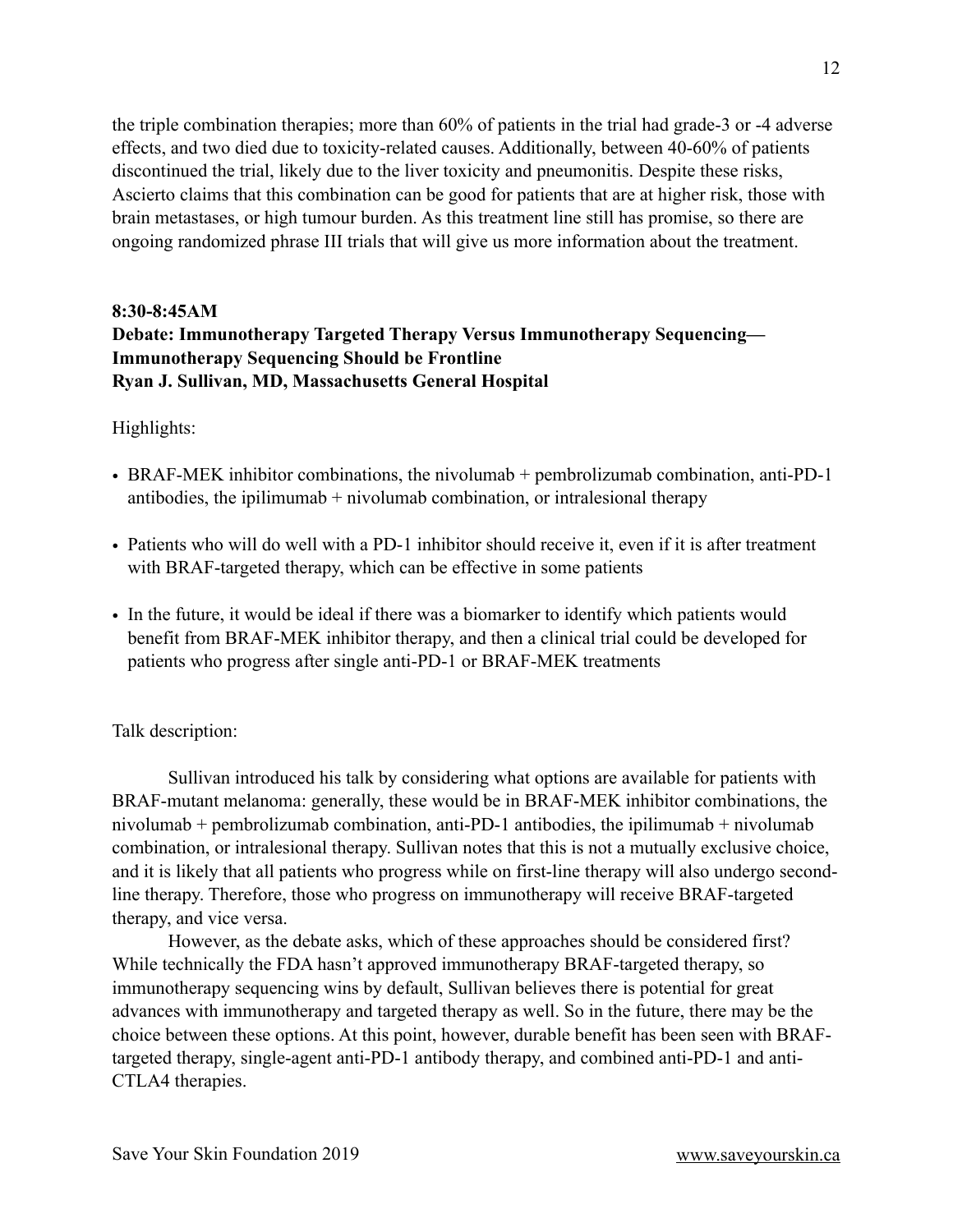



 To demonstrate, Sullivan called on the results of [COMBI-d and COMBI-v,](https://www.nejm.org/doi/full/10.1056/NEJMoa1904059) two randomized phrase three trials of dabrafenib + trametinib, and CheckMate  $067$  (nivolumab + ipilimumab versus ipilimumab). The results show that a minority of the patients in these studies are remaining progression-free for up to five years, suggesting that there is the possibility to evolve these treatments to secure meaningful PFS for a larger population of patients. Sullivan hopes that in the future patients will be able to receive the singular treatment that is most effective for them, and have two-year progression-free survival in the 40-70% range.

 In addition, Sullivan notes that BRAF-targeted therapy usually leads to changes in the immune system microenvironment that predicts responsiveness to anti-PD-1 or pD-L1 therapy, which can include increased antigen expression, decreased immunosuppressive cytokine production, and increased CD8-positive T-cell infiltration, T-cell clonality, and PD-L1 expression. There is also currently no data about ideal sequencing of BRAF-targeted therapy and anti-PD-1-based therapy, in combination or as a single agent; however, the CECOMBIT trial (randomized encorafenib and binimetinib, hence BRAF-MEK) and the [DREAMseq/ECOG-](https://clinicaltrials.gov/ct2/show/NCT02224781?term=DREAMseq&rank=1)[ACRIN 6134 study](https://clinicaltrials.gov/ct2/show/NCT02224781?term=DREAMseq&rank=1) (randomized ipilimumab or nivolumab verses dabrafenib or trametinib), the former being at accrual and the latter being 2/3 of the way there, should hopefully shed more light on the relationship between BRAF-targeted and anti-PD-1 therapies.

 Given this lack of current data, Sullivan looked backwards to a study which involved 114 patients from Dana-Farber, Mass General, and Vanderbilt, with three potential arms: patients who received a PD-1 inhibitor and did not require BRAF-targeted therapy; patients who received BRAF inhibitor therapy first, and then at progression received a PD-1 inhibitor; and then patients who started with a PD-1 inhibitor, progressed, and then were given BRAF-targeted therapy. This slide is included below. Generally, the patients who began with more progression received the BRAF-targeted therapy first. The results suggested that there was no difference in the outcome of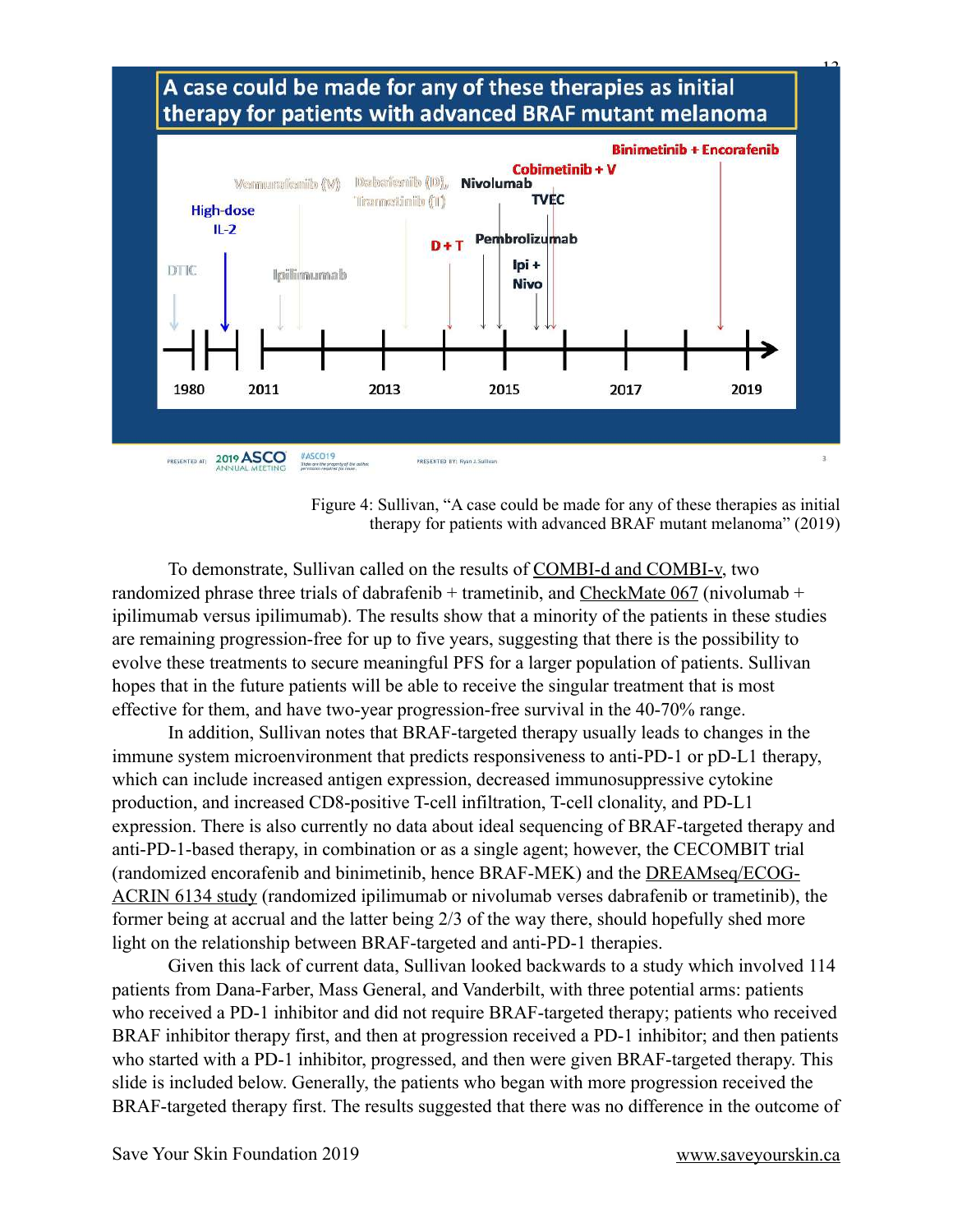patients who started with the BRAF therapy, versus the PD-1 inhibitor; however, the patients who began with the anti-PD-1, then moved onto the BRAF-targeted therapy did less well than the patients who did the opposite, while patients who not did not require the BRAF-targeted therapy after the anti-PD-1 did well in terms of overall survival.



Figure 5: Sullivan, 2019

 The conclusion, therefore, is that patients who will do well with a PD-1 inhibitor should receive it, even if it is after treatment with BRAF-targeted therapy, which can be effective in some patients. Additionally, given the poor results of patients who required BRAF-targeted after anti-PD-1 therapy, these therapies may have shared resistance, or that BRAF-targeted therapy may be less effective after immunotherapy. Sullivan believes that though it may be too early to commit to first-line combined therapy and targeted therapy, but thinks it is possible with the right testing. Ideally, he would like to be able to determine whether patients are going to benefit from a single-agent PD-1 inhibitor, so he can use that therapy as a first option. It would be ideal if there was a biomarker to identify which patients would benefit from BRAF-MEK inhibitor therapy, and then a clinical trial could be developed for patients who progress after single anti-PD-1 or BRAF-MEK treatments.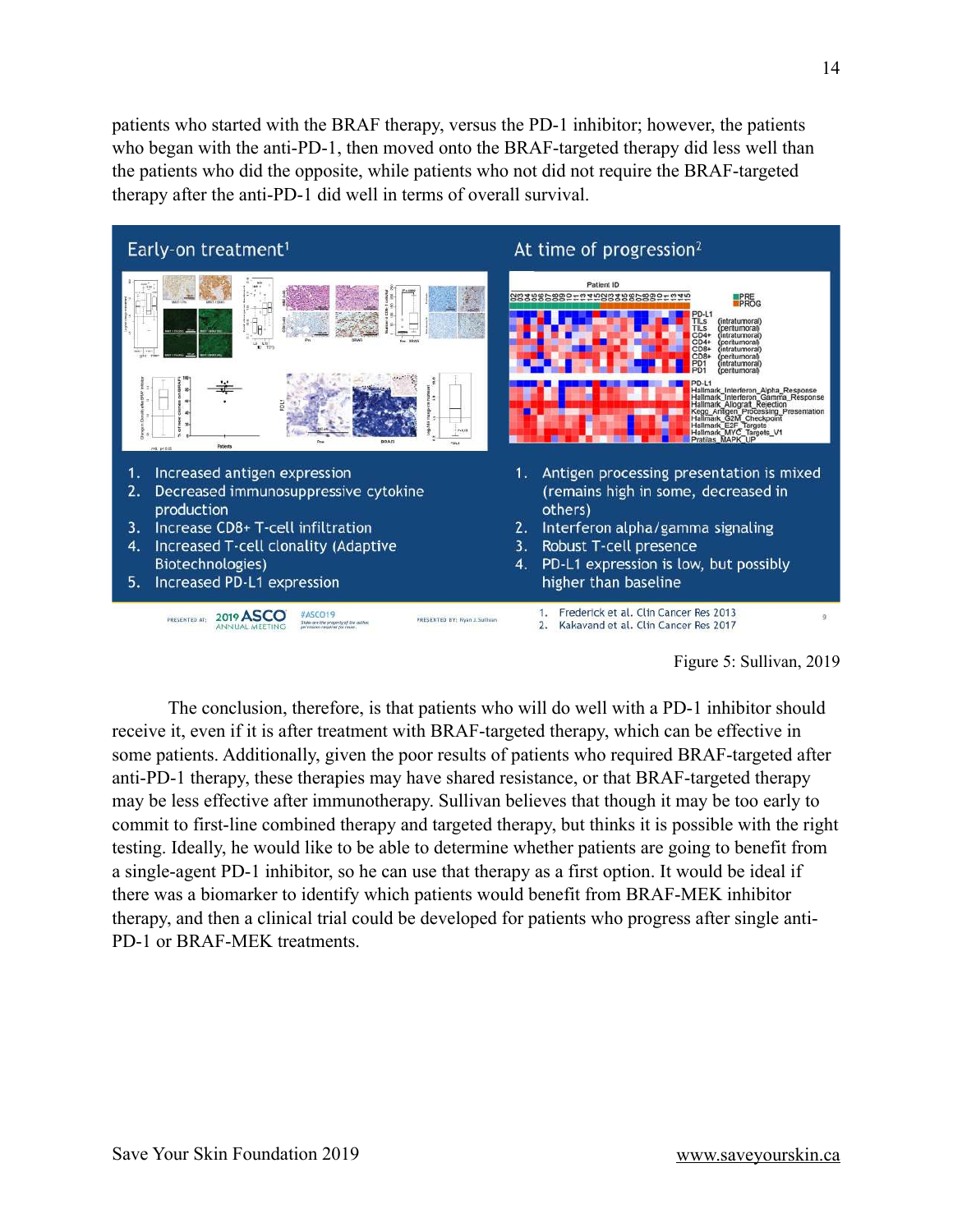# **8:45-9:00AM Is There One Answer to Correct Frontline Therapy? Anna C. Pavlick, MD, MBA, Laura and Isaac Perlmutter Cancer Center, NYU Langone Medical Center**

#### Highlights:

- While the number of treatment options has increased, there still needs to be some protocol on first-line treatments, and what to do as a second-line when those treatments progress
- There currently isn't one ideal biomarker for tumour responsiveness in melanoma

#### Talk description:

 To conclude the "The Stage IV Melanoma Consult in 2019: What Biomarkers and Treatments Are Appropriate in the Frontline Setting?" panel, Pavlick reiterated some highlights of the previous panels. Overall, Pavlick suggests, the presentations have highlighted that there is no singular correct answer for first-line therapy for BRAF-mutated metastatic melanoma patients. However, as the number of options and combinations have increased, so have durable responses; yet there still needs to be some protocol on first-line treatments, and what to do as a second-line when those treatments progress. But, as each patient is different, this is a complicated question.

 Given the presentations in this panel and the other research at ASCO, Pavlick reiterates that PD-L1 has not proven to be the same perfect tumour biomarker for melanoma that it is for other indications. Additionally, there is hope that the gut microbiome could give insights about melanoma tumour immunotherapy responsiveness and toxicity risks. However, at this point, there isn't one ideal biomarker for tumour responsiveness in melanoma.

 In terms of combinations, there are currently no combination immunotherapy and targeted therapy courses that have been approved by the FDA. Phase III data for studies in this area is currently being completed, so there should be more certainty within the next two years. However, when available, Pavlick believes that combination immuno- and targeted therapies should be considered for patients who have not responded positively to other treatments.

 Regarding sequential therapies, it must be considered that if BRAF-targeted therapies are given first-line, it may change the microenvironment for immuno- and targeted therapies given afterward, and toxicity may be a risk. However, ideally patients that do well with immunotherapy will not require a second-line therapy.

 Overall, Pavlick believes the session narrows down to the question of biomarkers. As treatment decisions are largely based on patient-by-patient mutational status, effective biomarkers will be ideal for helping to decide effective treatments for melanoma patients. However, finding this particular biomarker is a work-in-progress, as is the combination of IO with targeted therapies, and correct sequencing for these therapies.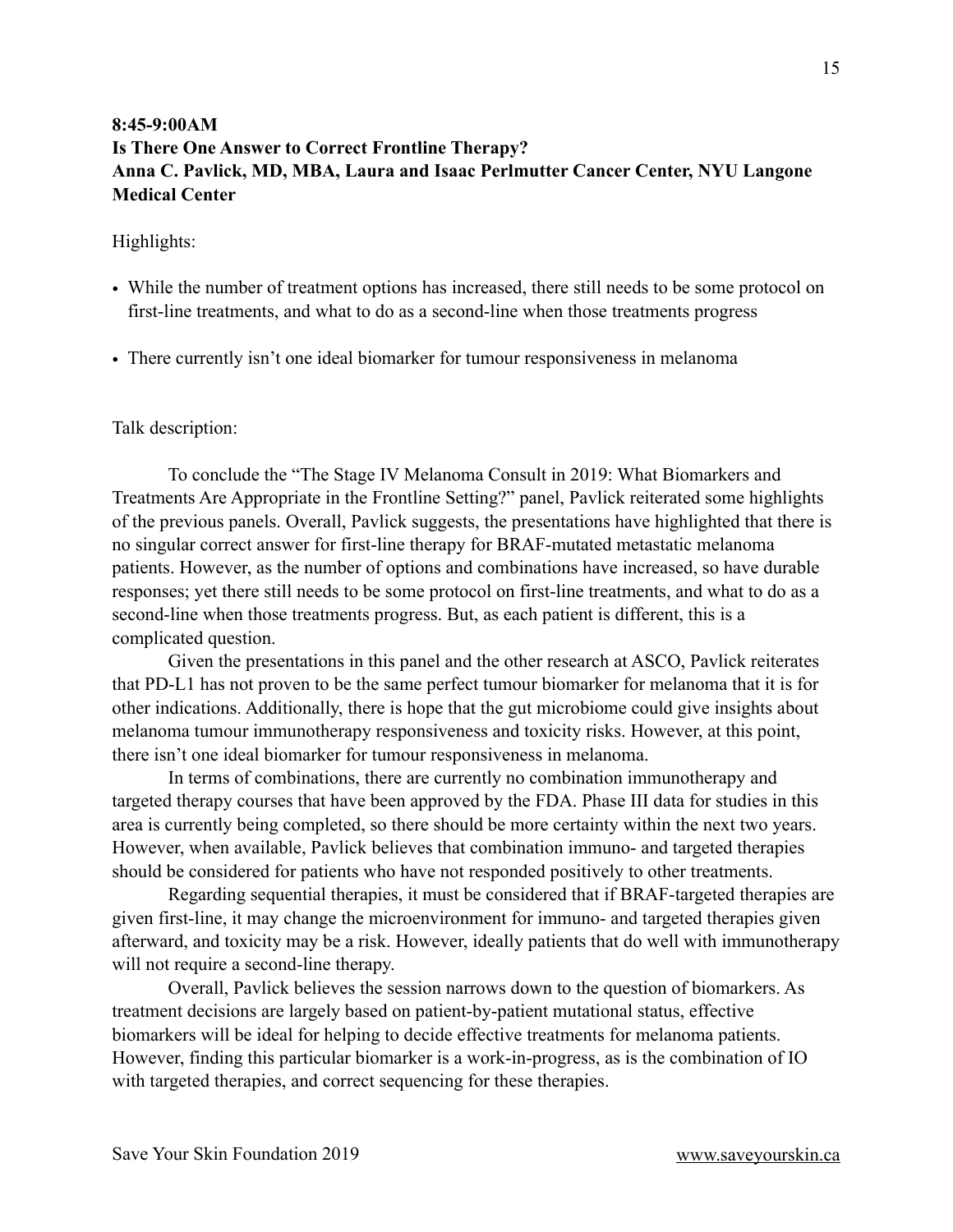<span id="page-15-1"></span><span id="page-15-0"></span>**Next-Generation Therapeutics and Biomarkers in Melanoma Jessica Cecile Hassel, MD, Department of Dermatology and National Center for Tumor Diseases, University Hospital Heidelberg, Heidelberg, Germany; Suzanne Louise Topalian, MD, The Sidney Kimmel Comprehensive Cancer Center and Bloomberg-Kimmel Institute for Cancer Immunotherapy at Johns Hopkins Sat, Jun 01, 3:00 PM - 4:30 PM**

#### <span id="page-15-2"></span>**3:00 PM - 3:12 PM**

**Abstract #9509: Phase 1 study of MK-4166, an anti-human glucocorticoid-induced tumor necrosis factor receptor (GITR) antibody, as monotherapy or with pembrolizumab (pembro) in patients (pts) with advanced solid tumors. Kyriakos P. Papadopoulos, MD, South Texas Accelerated Research Therapeutics**

### Highlights:

• The results suggest that MK-4166 as a monotherapy and combined with pembrolizumab seems to be tolerable, and is especially efficacious in immune checkpoint inhibitor naive patients

## Talk description:

 This talk was based off of abstract #9509, the results of which suggested that MK-4166 as a singular therapy or as a combination with pembrolizumab was well tolerated, with results in patients naive to immune checkpoint inhibitors. This trial was a phase I study of MK-4166 antihuman glucocorticoid-induced tumour necrosis factor receptor (GITR) antibody, as either a monotherapy (113 patients) or with pembrolizumab (65 patients) in patients with advanced solid tumours. GITR enhances T-cell proliferation and survival and effector function, both of which work against tumours. The primary endpoints of this study were safety and tolerability, and the trial allowed all patient types including immune checkpoint inhibitor naive and pre-treated advanced melanoma patients. 13 of the patients enrolled in the trial completed the study medication. Of these 13, 9 patients had objective responses, including four patients with complete response and five with partial responses; all of these patients were immune checkpoint inhibitor naive. Overall, MK-4166 as a monotherapy and combined with pembrolizumab seems to be tolerable, and is especially efficacious in immune checkpoint inhibitor naive patients.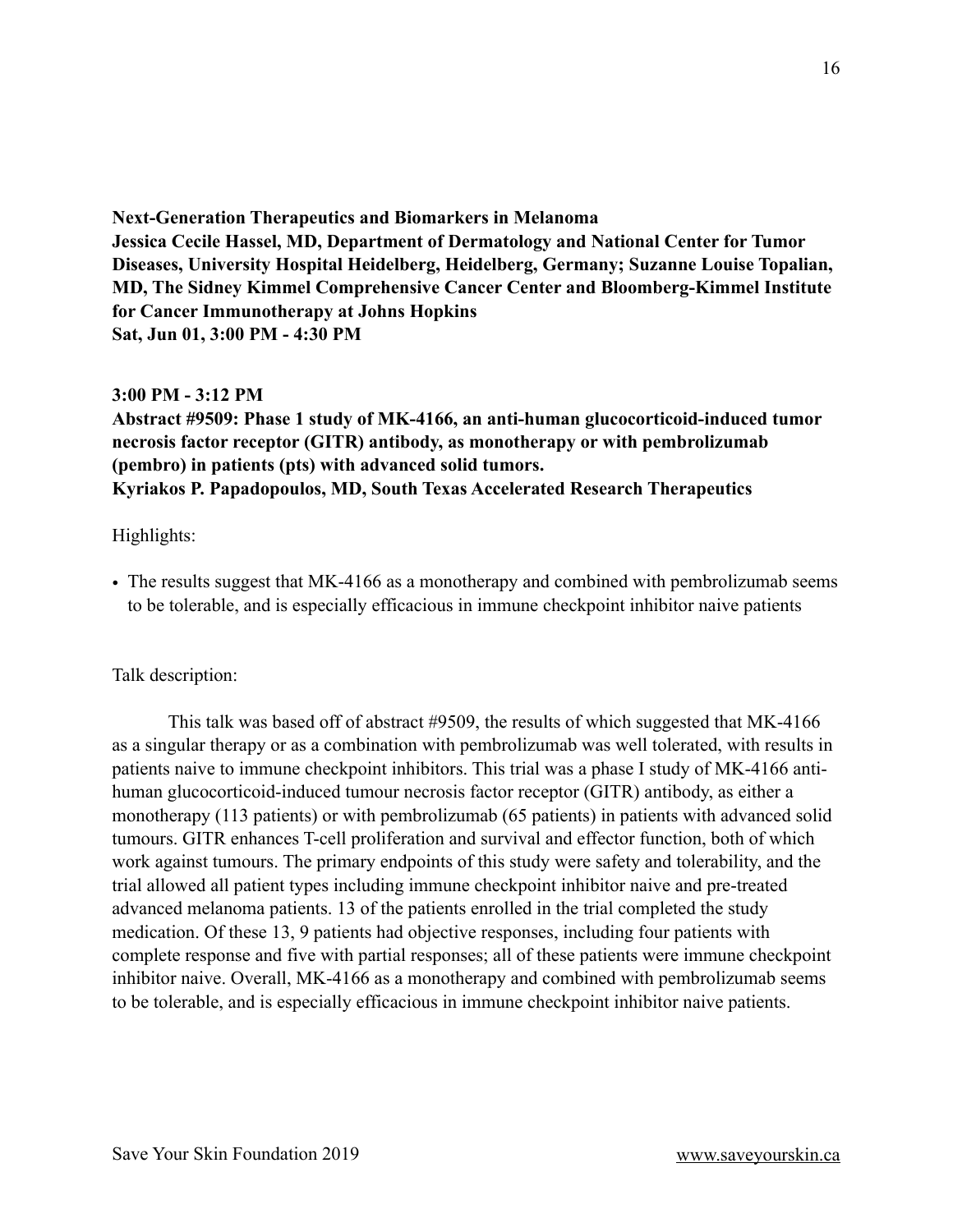# **3:12 PM - 3:24 PM GITR as an Emerging Novel Checkpoint in Immunotherapy Janice M. Mehnert, MD, Rutgers Cancer Institute of New Jersey**

#### Highlights:

• MK4166 demonstrates a tolerable side effect profile alone, but the results in the checkpoint inhibitor naive patient melanoma cohort requires additional validation

#### Talk description:

 Mehnert discussed the possibility of GITR, an antagonistic antibody, as a new checkpoint for immunotherapy treatment plans. Antagonistic antibodies have been pre-clinically demonstrated to modulate and potentiate anti-tumour CD8 positive T-cell functions. To illustrate the results associated with GITR antibodies, Mehnert showed the results of all of the GITR antibodies currently in development.

| <b>RUTGERS</b><br>Cancer Institute<br>of New Jersey |                    |                  |                                                         |                      | <b>GITR: A Next Generation Target</b>                                                                                          |                                                                           |
|-----------------------------------------------------|--------------------|------------------|---------------------------------------------------------|----------------------|--------------------------------------------------------------------------------------------------------------------------------|---------------------------------------------------------------------------|
| <b>GITR</b>                                         | <b>TRX-518</b>     | NCT01239134 I    | Solid tumors                                            | 4/40 patients SD     | No dose-limiting<br>toxicities or grade 3-5<br>AEs                                                                             | Ongoing                                                                   |
|                                                     | BMS-986156         | NCT02598960 I    | Solid tumors                                            |                      | 1/66 patients with grade Alone or in<br>4 creatine<br>phosphokinase<br>elevation leading to<br>discontinuation of<br>treatment | conjunction<br>with nivolumab                                             |
|                                                     | <b>AMG 228</b>     | NCT02437916 I    | CRC, HNSCC,<br>urothelial<br>carcinoma, and<br>melanoma | 0/30 patients had OR | 27/30 had AEs<br>consisting of<br>hypophosphatemia,<br>anemia, and fever                                                       | Terminated<br>(business)<br>decision)                                     |
|                                                     | <b>MEDI1873</b>    | NCT02583165 I    | Solid tumors                                            |                      |                                                                                                                                | Ongoing                                                                   |
|                                                     | <b>MEDI6469</b>    | NCT02559024 I    | <b>CRC</b>                                              |                      |                                                                                                                                | Ongoing                                                                   |
|                                                     | MK-4166            | NCT02132754 I    | Solid tumors                                            |                      |                                                                                                                                | Ongoing                                                                   |
|                                                     | <b>INCAGN01876</b> | NCT02697591 I/II | Solid tumors                                            |                      |                                                                                                                                | Ongoing                                                                   |
|                                                     |                    | NCT03126110 I/II | Solid tumors                                            |                      |                                                                                                                                | Alone or in<br>conjunction<br>with nivolumab<br>or ipilimumab.<br>Ongoing |
|                                                     | <b>GWN323</b>      | NCT02740270 I    | Solid tumors and -<br>lymphomas                         |                      |                                                                                                                                | Ongoing                                                                   |

#### Mari-Acevedo, Journal of Hematology and Oncology 2018

Figure 6: Mari-Acevedo (2018), cited in Mehnert (2019)

17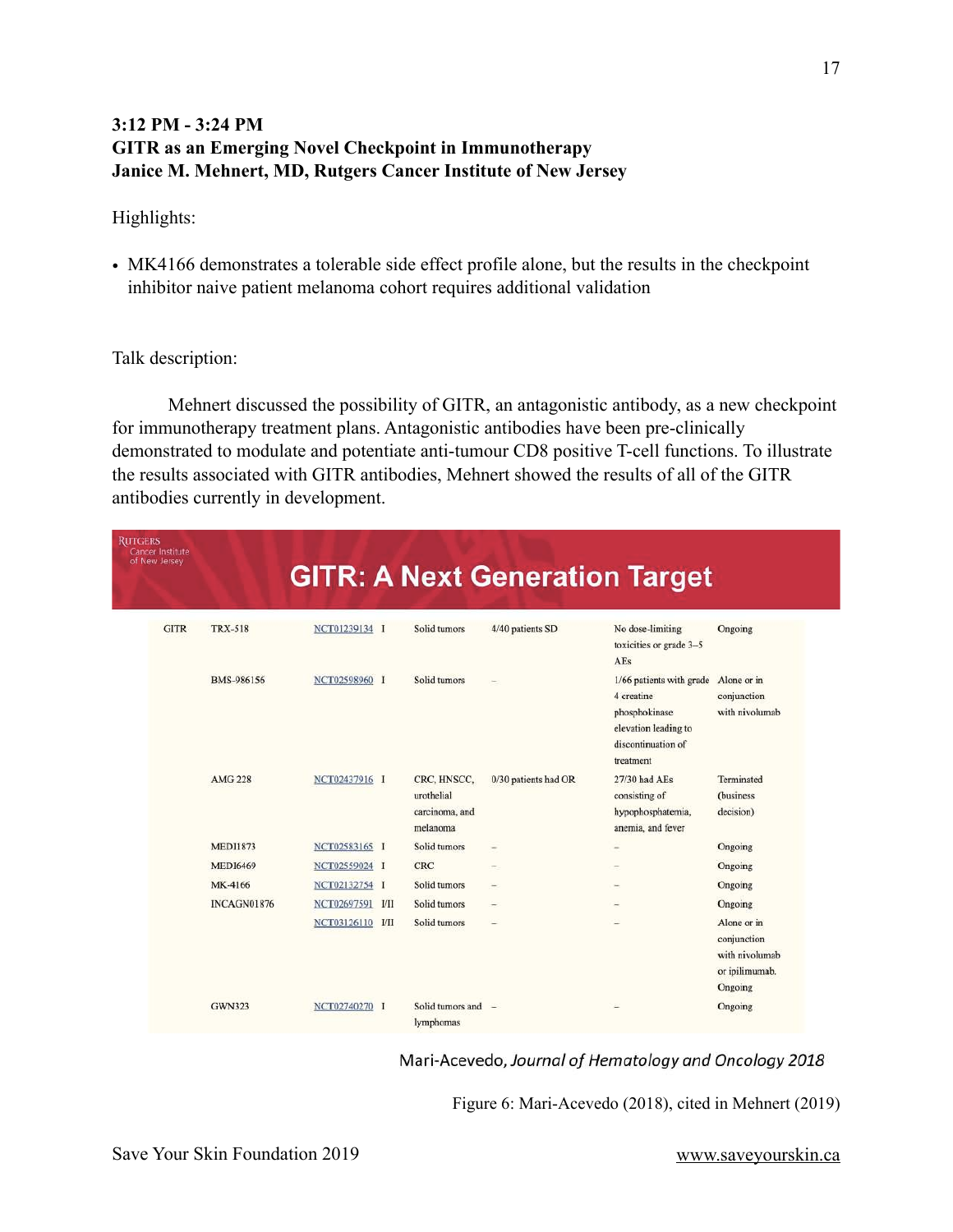Mehnert began by discussing the TRX518 antibody (Leap Therapeutics), which is being tested in a Phase I study with 48 patients with MK4166 monotherapy and 20 melanoma patients with added pembrolizumab. While monotherapy hasn't been seen as an especially effective approach for immune checkpoint naive melanoma patients, Mehnert believes that it could be worth using PD-1 blockades to reinvigorate T-cells and potentiate the preclinical data regarding anti-GITR antibodies. However, regarding dosage, Mehnert thinks it is important to consider whether receptor assays could be changing in availability or appearance, or whether the cells may be disappearing. While determining the ideal dose is still in process, the current toxicity rates seem reasonable, though response rates are low. In the case of the melanoma cohort, patients that have been treated with immune checkpoints have had no responses, while there is a 69% response rate in the checkpoint inhibitor naive patients.

 Ultimately, the results suggest that there is a gene expression profile that has been shown to enrich response in KEYNOTE-6 patients treated with pembrolizumab monotherapy, but there isn't the same pattern in patients with combination therapy. There is still room for improvement in developing tumour biomarkers, but Mehnert believes it is still worth seeing what measurements of composite tumour mutation burden PD-L1 gene expression profiling may reveal. So while MK4166 demonstrates a tolerable side effect profile alone, and in combination with immune checkpoint therapy, the results in the checkpoint inhibitor naive patient melanoma cohort requires additional validation.

# **3:24 PM - 3:36 PM Abstract #9510 Circulating tumor DNA (ctDNA) kinetics to predict survival in patients (pts) with unresectable or metastatic melanoma treated with dabrafenib (D) or D + trametinib (T). Mahrukh M Syeda, MS, NYU Langone Medical Center**

Highlights:

- In patients with high lactate dehydrogenase, cell free circulating tumour DNA monitoring may help determine which patients would benefit from dabrafenib or the dabrafenib + tramenib combination
- In the baseline setting, pre-treatment ctDNA has indicated poor prognosis in a variety of treatments in patients treated with BRAF inhibitors, chemotherapy, and immune checkpoint blockade
- While BRAF V600 mutant ctDNA was detectable in 93% of patients with unmistakable or metastatic melanoma, this study suggests that elevated pre-treatment levels of ctDNA are associated with shorter survival outcomes, while negative ctDNA at week 4 is significantly associated with extended progression-free survival and overall survival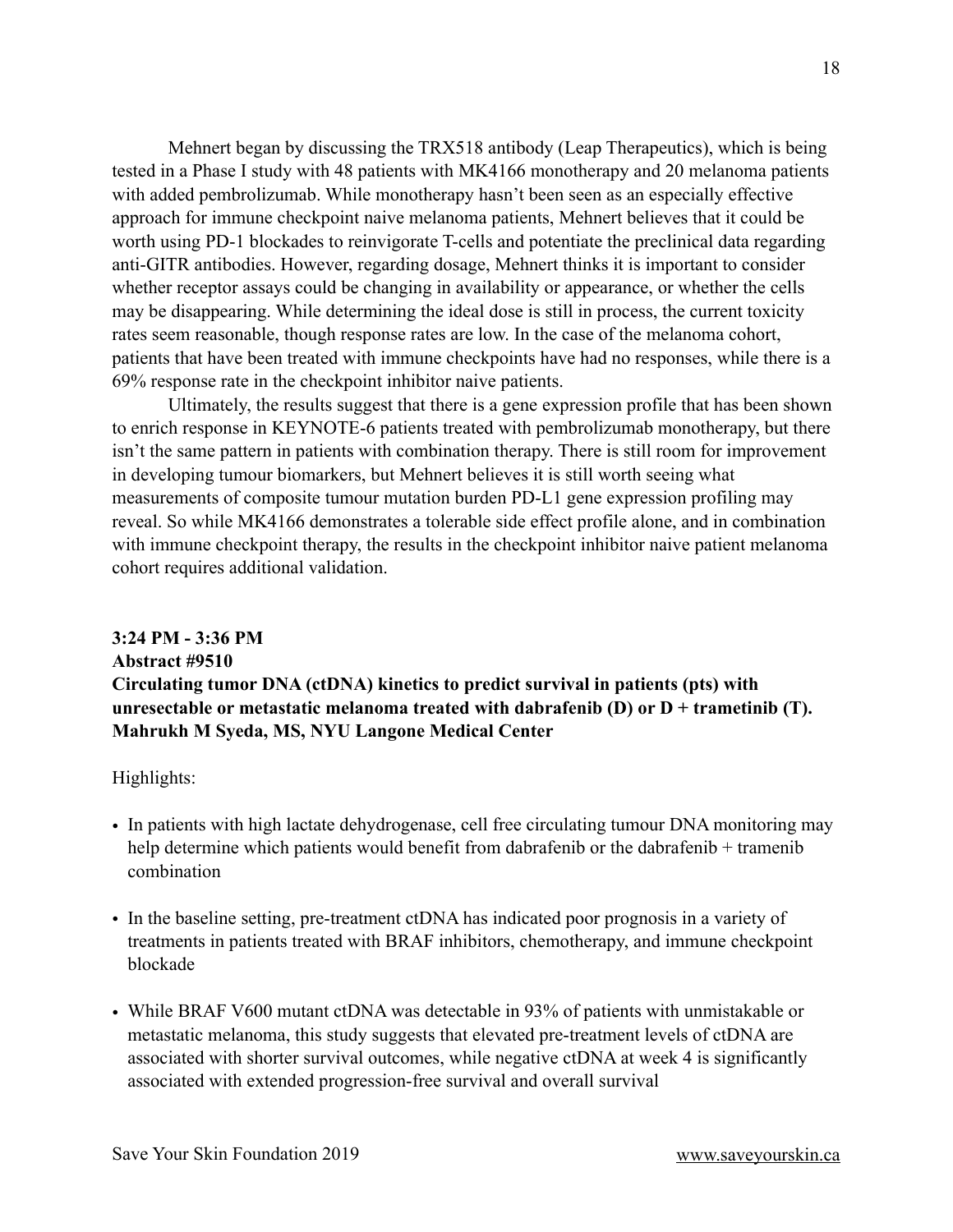Talk description:

 This talk was based off of abstract #9510, which examined the connection between serial ctDNA changes and survival after BRAf/MEK inhibitor therapy. The results found that in patients with high lactate dehydrogenase, cell free circulating tumour DNA monitoring may help determine which patients would benefit from dabrafenib or the dabrafenib + tramenib combination.

 As Syeda explained in her talk, advanced metastatic melanoma lacks blood-based markers. However, Syeda suggests that cell free circulating tumour DNA (ctDNA) can be a promising biomarker for many cancer indications. CtDNA constitutes a subset of cell free circulating DNA that is present at low levels due to normal cell turnover in a healthy donor. In cancer patients, the higher cell turnover means that ctDNA can be identified by tumour mutations, such as BRAF. In melanoma, there have been studies that looked at ctDNA as a biomarker. In the baseline setting, pre-treatment ctDNA has indicated poor prognosis in a variety of treatments in patients treated with BRAF inhibitors, chemotherapy, and immune checkpoint blockade. In two small case studies, a connection has been observed between ctDNA levels and the outcomes after targeted therapy or immune checkpoint blockade. In both groups, one of which underwent only immune checkpoint blockade, while the other had trametinib and BRAF inhibitor after immune checkpoint blockade, the patients with no detectable ctDNA prior to treatment had longer progression-free survival curves than those who had ctDNA before treatment.

 For the study Syeda was presenting, they analyzed ctDNA kinetics in the COMBI-d randomized phase III trial, to determine whether high levels of ctDNA before treatment were predictive of lesser survival, while week four on-treatment ctDNA levels would suggest survival outcomes. The COMBiI-d trial had 423 patients with unresectable or metastatic melanoma, who were all V600E positive and had received no prior systemic therapy. They were randomized 1:1 to the combination to BRAF inhibitor and trametinib, or trametinib + placebo. For this project, the arms were combined for analysis. They found that elevated ctDNA at baseline was associated with survival, but not as a categorical variable. However, as a continuous variable, the baseline levels were associated with overall survival and progression-free survival. Higher ctDNA detected at baseline was associated with worse clinical outcome. At week four of treatment, undetectable ctDNA was connected to greater progression-free survival and overall survival. Patients with positive ctDNA at baseline, who at week four had negative ctDNA, had median progression-free survival of 13 months, verses those patients who maintained ctDNA positivity had a progression-free survival of 7 months. In patients with elevated lactate dehydrogenase, those with negative ctDNA at four weeks had a longer progression-free survival and overall survival curves than those who remained ctDNA positive. Ultimately, while BRAF V600 mutant ctDNA was detectable in 93% of patients with unmistakable or metastatic melanoma, this study suggests that elevated pre-treatment levels of ctDNA are associated with shorter survival outcomes, while negative ctDNA at week 4 is significantly associated with extended progression-free survival and overall survival.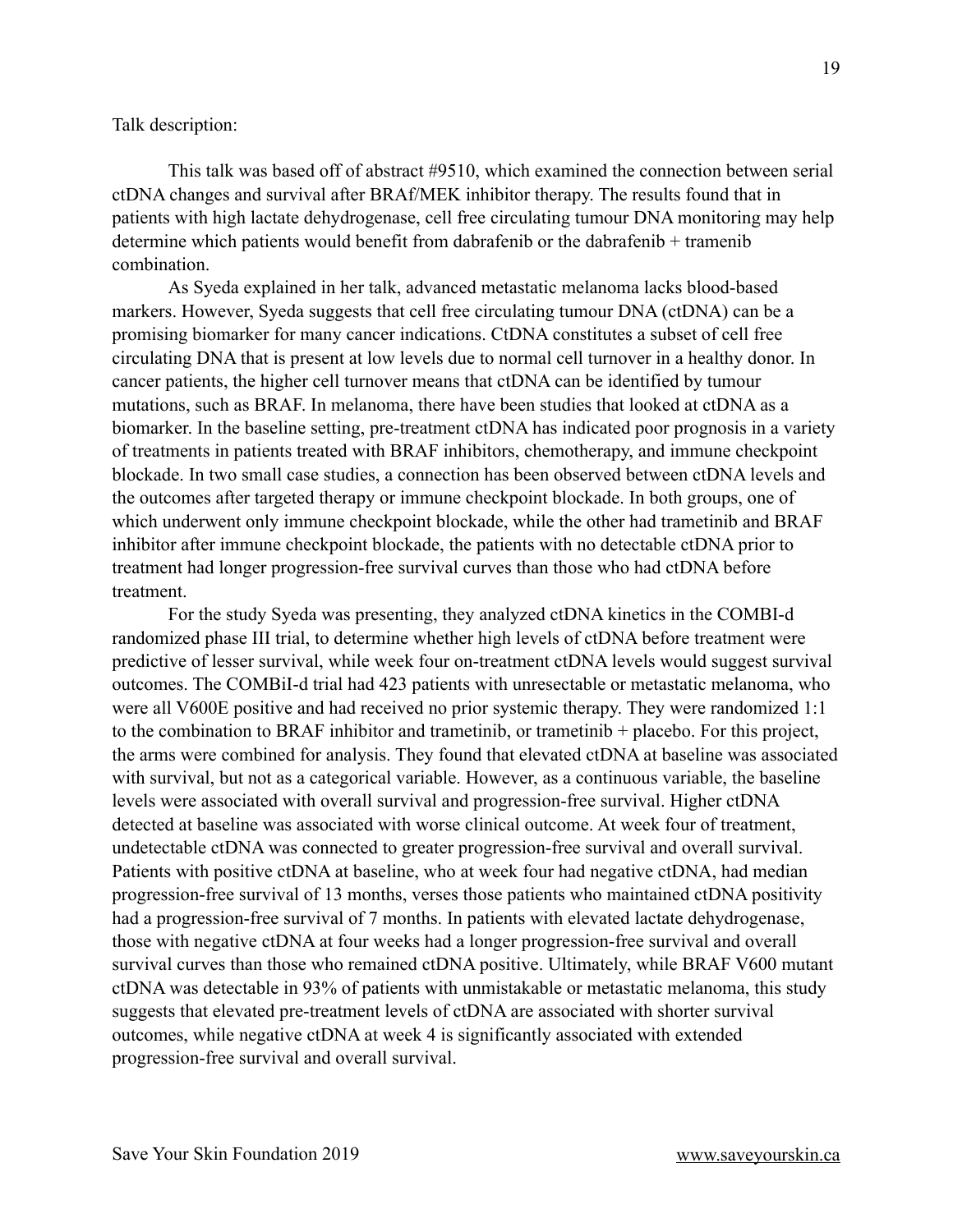# **3:36 PM - 3:48 PM Toward the Future of Noninvasive Monitoring of Response to Targeted Therapy Genevieve Marie Boland, MD, PhD, The University of Texas MD Anderson Cancer Center**

Highlights:

Talk description:

 The aspect of blood-based biomarkers that Boland most wanted to highlight was the importance of tracking them over time. Boland demonstrated this by citing a study which assessed circulating tumour DNA in the COMBI-d trial. All of the patients chosen were on targeted therapy, and all had BRAF-mutant ctDNA. As seen in the slide below, BRAF mutant ctDNA was detected in about 40% of the pairs. The curve is consistent with other published date on ctDNA and CTC BRAF levels, as it reflects a drop in the vast majority of patients.



Figure 7: Boland, "ctDNA analysis of COMBI-d trial" (2019)

 According to Boland, there is a variety of interesting information that can be found when circulation is looked at as a biomarker. This makes sense, as circulation includes a pool of freecell DNA which is shed from a variety of cells, including tumour DNA, which is a small portion of circulation. There is also the ability to genotype or sequence from blood, probe for genetic mutations, and get methylation data (the chromosomal patterns in DNA), or to assess the tumour as it is in circulation through circulating tumour cells. Additionally, circulating biomarkers can be used to class low-risk populations from those that have a higher risk of recurrence.

Save Your Skin Foundation 2019 [www.saveyourskin.ca](http://www.saveyourskin.ca)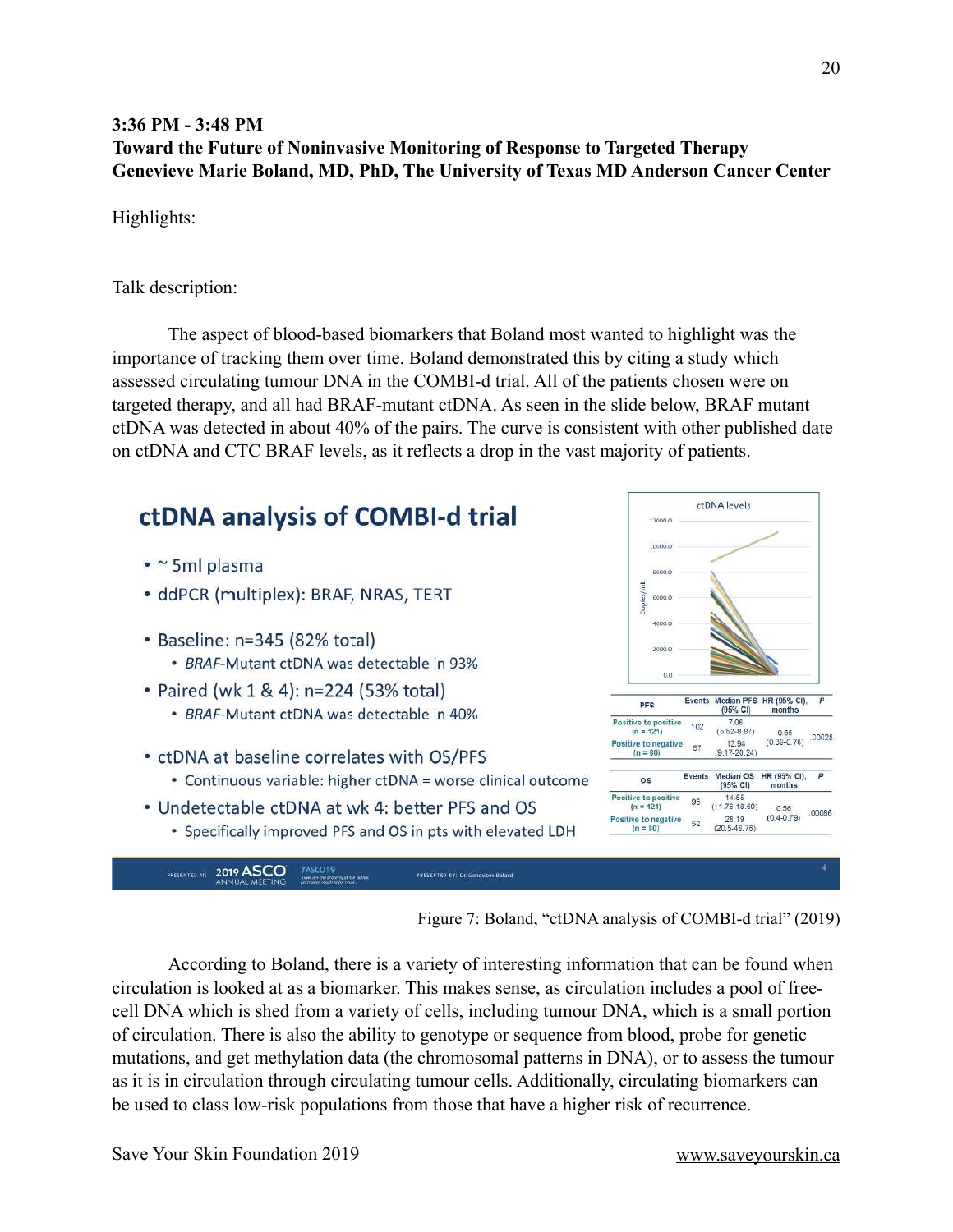Studies are currently being undertaken in other types of tumours to assist in making clinical decisions, such as whether or not to change a patient's therapy. While more research and standardization of practice needs to be undertaken, Boland feels that it is worth trying to refine this technique for the future. Some current considerations for blood biomarker testing that Boland notes are the importance of recognizing tumour burden, the quantity of input, and the clinical context of the patient at the time. While the sensitivity of circulating DNA tests is lower, as it is a new practice, the breadth of analysis and data you can get from this kind of testing is great. Therefore, Boland believes that biomarker correlative analysis should be done in all large clinical trials.

Sunday, June 02

<span id="page-20-2"></span><span id="page-20-1"></span><span id="page-20-0"></span>**Management of Rare Melanomas and Non-melanoma Skin Cancers Michael Robert Migden, MA, The University of Texas MD Anderson Cancer Center Sun, June 02, 8:00 AM - 9:15 AM**

# **8:00 AM - 8:15 AM Recent Advances in Cutaneous Squamous Cell Carcinoma Michael Robert Migden, MA, The University of Texas MD Anderson Cancer Center**

Highlights:

- Cutaneous Squamous Cell Carcinoma is the second most common skin cancer, behind Basal Cell Carcinoma, though the frequency of CSCC is increasing
- In September 2018, cemiplimab was approved for patients in the United States with locallyadvanced and metastatic CSCC who were not candidates for curative surgery or radiation
- Other trials related to CSCC will be opening soon, or are in progress, including one that will combine oncolytic modified herpes virus in a checkpoint blockade, and a pembrolizumab study called KEYNOTE-629 that does not have data yet

Talk description:

 To begin the panel on rare melanomas and non-melanoma skin cancers, Migden presented recent advances that have taken place in the field of cutaneous squamous cell carcinoma (CSCC). Cutaneous squamous cell carcinoma is the second most common skin cancer, behind basal cell carcinoma, though it appears that the frequency of CSCC is increasing. The majority of CSCC cases are treated with surgery, and the risk factors are common for skin cancers: fair skin, advanced age, immunosuppression, and ultraviolet radiation exposure.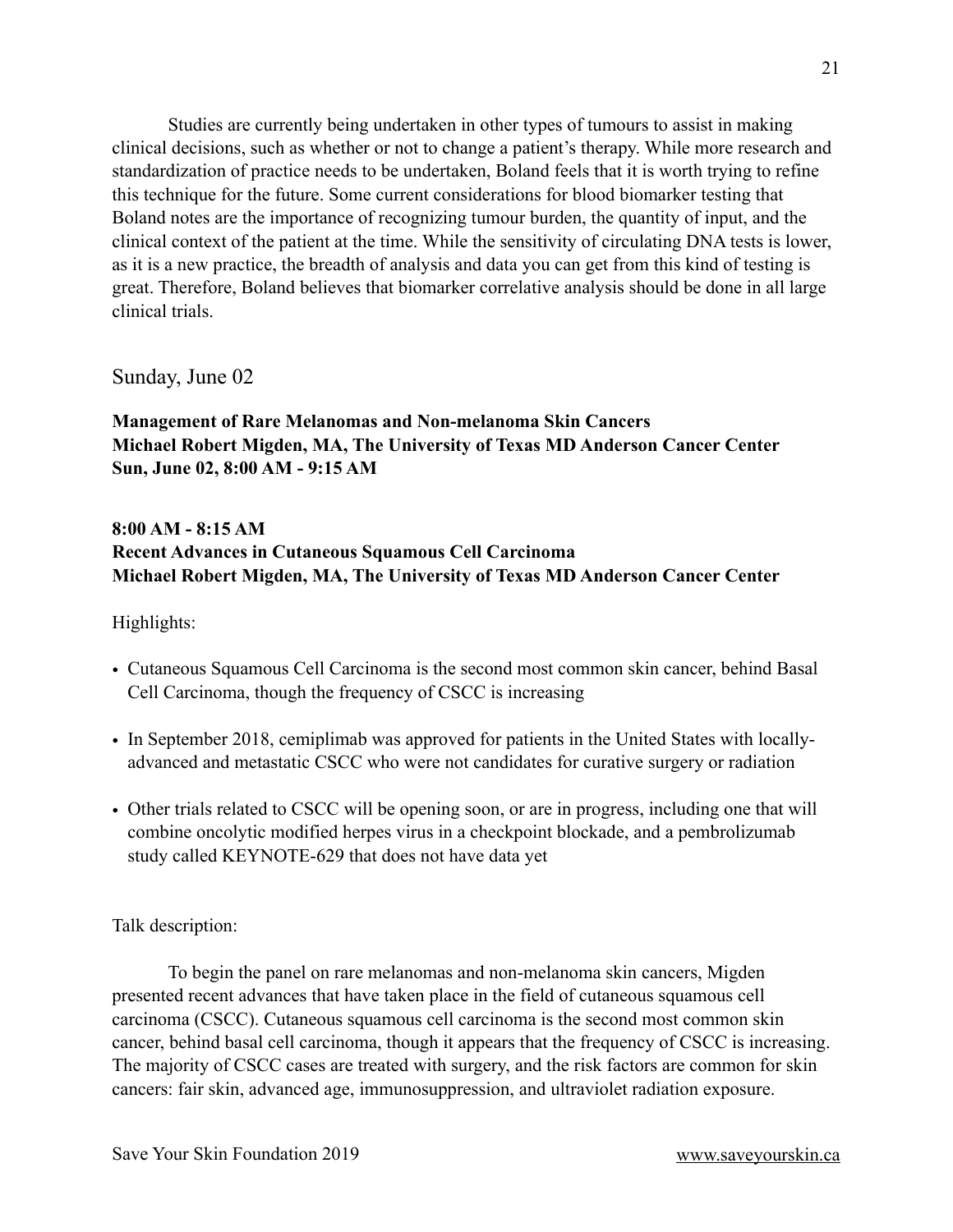While prior systemic treatments for this disease had shorter progression-free survival and overall survival, this changed in September 2018, when cemiplimab was approved for patients with locally-advanced and metastatic CSCC who were not candidates for curative surgery or radiation. Immunotherapy treatments are well suited to CSCC, which has a higher tumourmutational burden of any cancer in the Cancer Genome Atlas, and immunosuppression is a recognized risk factor for CSCC. Thus, in a phase I study of cemiplimab in patients with multiple solid-tumour types, a durable response was achieved. These results led to the development of a phase II trial, which was the largest prospective systemic therapy trial for advanced CSCC. Migden also showed images of patients on the trial who had their tumours either shrink or disappear. Overall, cemiplimab showed strong anti-tumour activity, with durable responses, and a good safety profile in patients with metastatic and locally-advanced disease.

 Migden concluded by giving a brief overview of other trials related to CSCC that will be opening soon, or are in progress, including one that will combine oncolytic modified herpes virus in a checkpoint blockade, and a pembrolizumab study called KEYNOTE-629 that does not have data yet.

"How to Appropriately Use Hedgehog in Advanced Basal Cell Carcinoma?" with Aleksandar Sekulic (Mayo Clinic, Scottsdale) has been excluded from this report.

# **8:30 AM - 8:45 AM Biomarkers and Treatment Updates for Merkel Cell Carcinoma Shailender Bhatia, MA, University of Washington and Fred Hutchinson Cancer Research Centre**

Highlights:

- Are also currently trials of adjuvant therapy for merkel cell carcinoma (MCC) in the United States and abroad, and there is an existing cancer detection blood test called AMERK, which has been good for surveilling high-risk MCC patients
- While there has been no head-to-head study of chemotherapy versus immunotherapy for MCC patients, Bhatia claims that the historical data suggests only 6% of patients are progression-free one year after immunotherapy, while almost 50% of patients on immunotherapy reach that goal
- The NCCN has officially recognized immunotherapies as a treatment for MCC, and efforts are now being made to prevent recurrences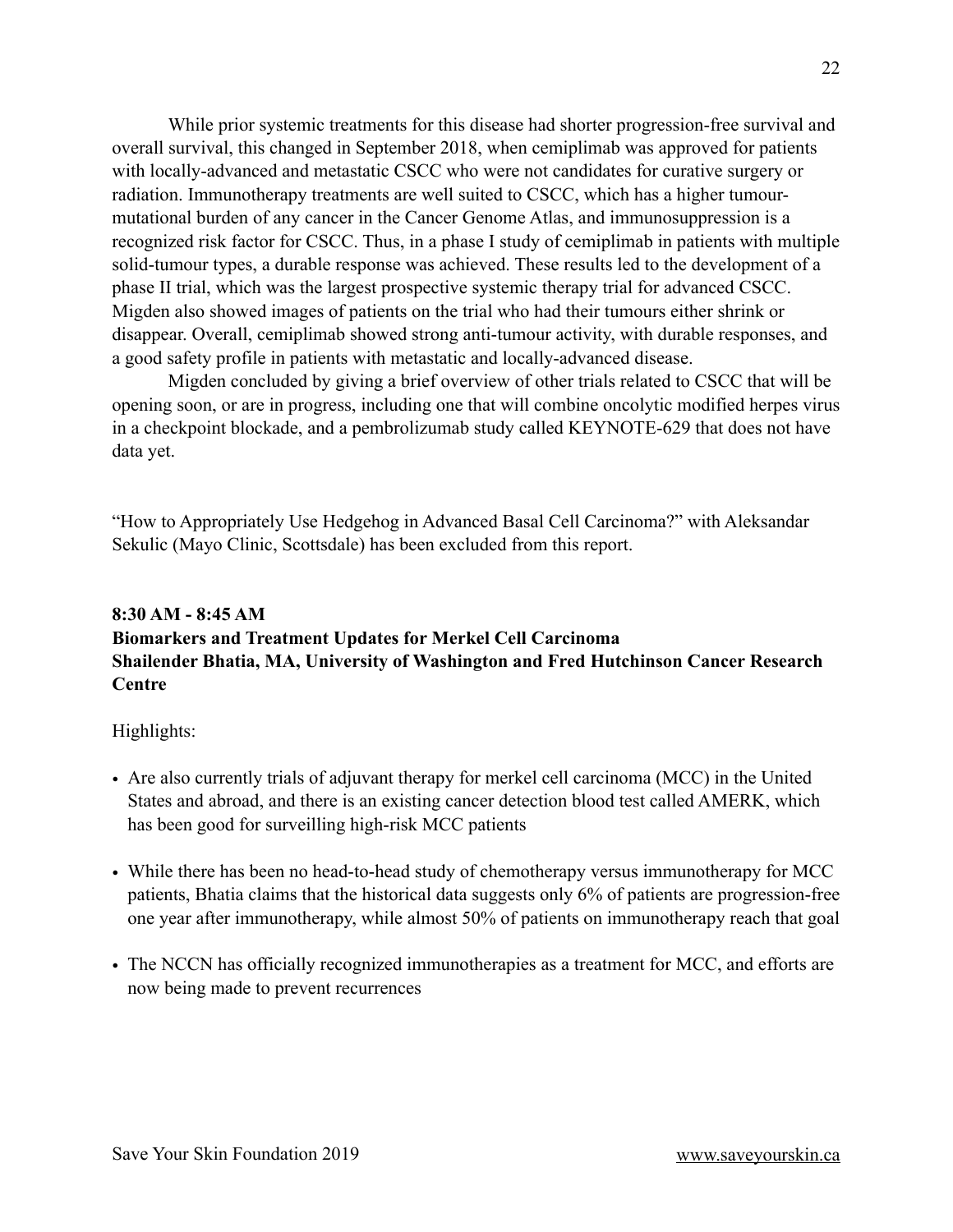Talk descriptions:

 Bhatia's talk was an update on developments regarding merkel cell carcinoma (MCC), an aggressive form of skin cancer. Chemotherapy is still often being used as a front-line therapy for MCC, which Bhatia believes should be foregone in favour of immune checkpoint inhibitors, which have a high and durable response rate. There are also currently trials of adjuvant therapy for MCC in the United States and abroad, and there is an existing cancer detection blood test called AMERK, which has been good for surveilling high-risk MCC patients.

 In the past year, there have been some excellent trial results regarding MCC. PD-1 and PD-L1 blockade in MCC have been successful, with the PD-1 being used in addition to pembrolizumab, which had an initial response rate of 56% in 24 patients. Additionally, in a smaller study, nivolumab had a response rate above 60%. So, while there has been no head-tohead study of chemotherapy versus immunotherapy, Bhatia claims that the historical data suggests only 6% of patients are progression-free one year after immunotherapy, while almost 50% of patients on immunotherapy reach that goal.

 As the NCCN has officially recognized immunotherapies as a treatment for MCC, efforts are now being made to prevent recurrences. Currently, the ADAM trial is using adjuvant avelumab versus placebo, and 100 patients will be enrolled. This is the first phase III trial to be conducted for MCC, and is targeting high-risk MCC patients. There is also a larger trial happening in Germany, which is using observation versus one year of nivolumab. Additionally, there is hope for a future predictive biomarker for immunotherapy responses in the metastatic setting.

 While there have been great advances in MCC over the past year, there is still work to do. Bhatia points out three unmet populations: patients who don't respond to PD-1 blockade, those who progress after the initial response, and those with contraindications to immune-checkpoint inhibitors. However, Bhatia is optimistic about the future, especially as there is work being done to uncover mechanisms of resistance.

#### **8:45 AM - 9:00 AM**

# **What Is Available for the Treatment of Uveal/Mucosal Melanoma? Marlana M. Orloff, MD, Sidney Kimmel Medical College at Thomas Jefferson University**

#### Highlights:

- It is important to recognize the differences in incidents, causes, and treatments between uveal and mucosal melanoma, as confusion between them has impacted outcomes
- Uveal melanoma has a greater resistance to immunotherapy than other skin cancers; thus, there are ongoing trials regarding liver-directed treatments for metastatic uveal melanoma
- Current treatment options for mucosal melanoma include adjuvant chemotherapy, checkpoint inhibitor treatment, and KIT and BRAF-targeted therapy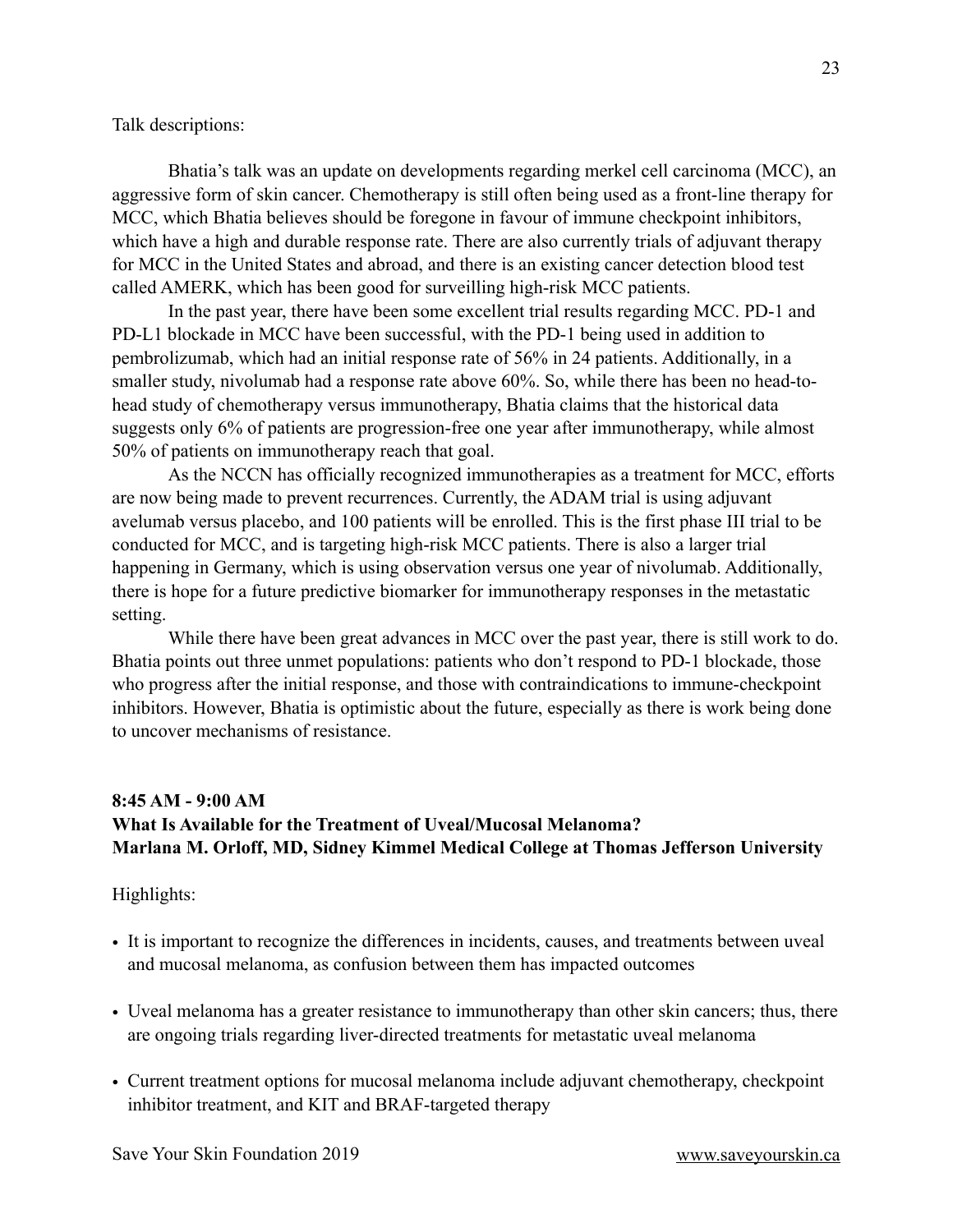Talk description:

 Orloff's presentation gave an overview of what treatments are available for both uveal and mucosa melanoma. While these melanomas are often lumped into a category, Orloff claims that it is important to recognize the differences in incidents, causes, and treatments of these diseases. Confusion between these two cancers, Orloff notes, has impacted outcomes.

 Orloff began by discussing uveal melanoma. Uveal melanoma is the most common primary intraocular malignant tumour for adults, with a five-year survival rate of approximately 70-80%. However, around 50% will develop metastatic disease from uveal melanoma, with the liver being the most common location for metastasis. Currently, there is no FDA-approved therapy specifically for uveal melanoma in both the adjuvant or metastatic setting, and no standardized care across the United States or abroad. Checkpoint inhibitor and targeted therapy results have been disappointing overall. However, recently the NCCN have prioritized clinical trial, systemic therapies, and liver-directed therapies as options for patients.

 The first treatment for uveal melanoma Orloff discussed that localized transarterial therapy for hepatic metastasis in the liver. This approach allows a higher dosage to be delivered to the liver while minimizing systemic toxicity. Data from ASCO 2016 suggests that liverdirected therapy saw better results than kinase inhibitor, antigenic agents, chemotherapy, and liver-directed therapy for patients with metastasized uveal melanoma. There are a variety of ongoing trials regarding liver-directed treatments for uveal melanoma, as this slide from Orloff's presentation demonstrates.



Figure 8: Orloff, "Types of 'Liver Directed' Treatments" (2019)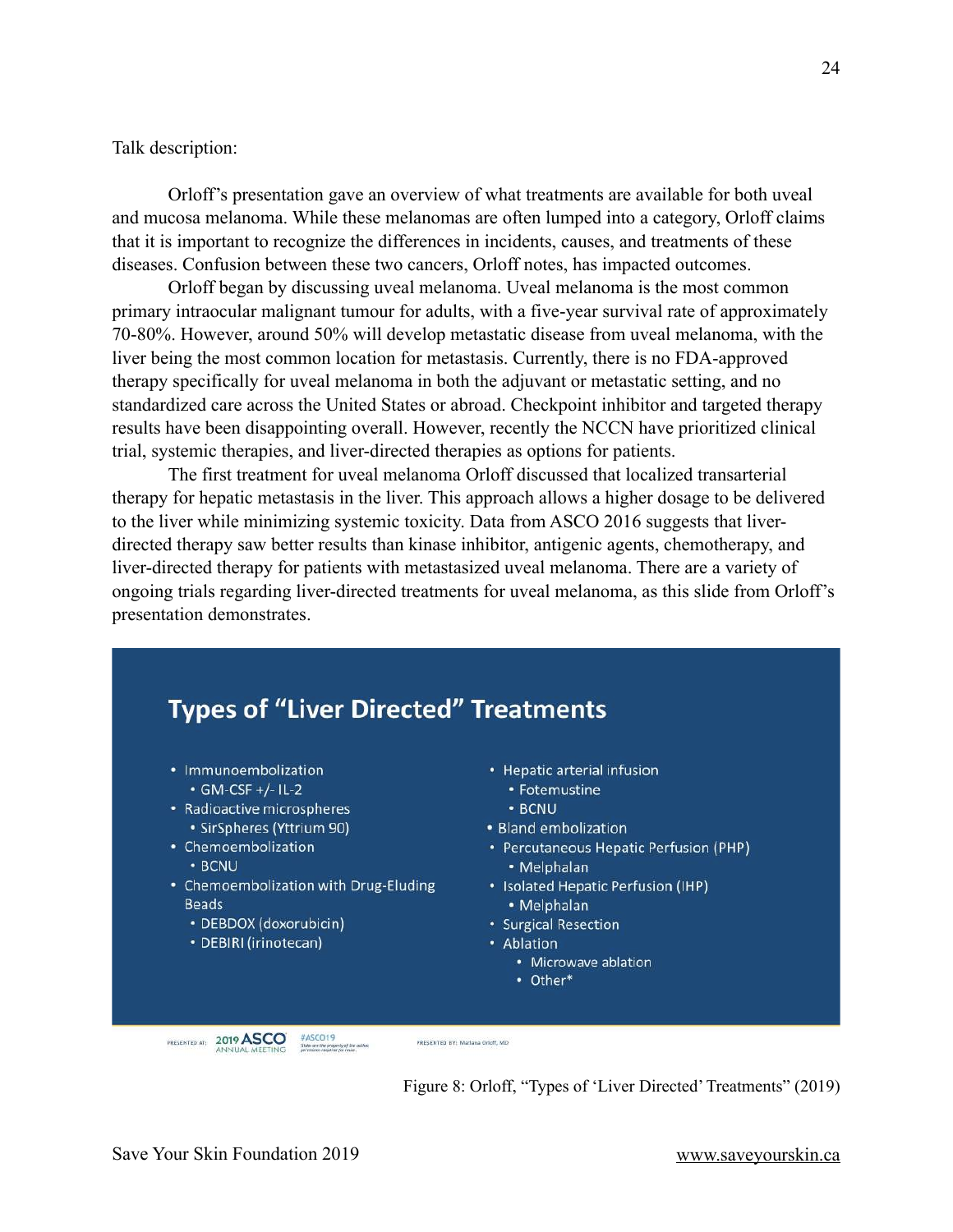Orloff then moved onto immunotherapies for metastatic uveal melanoma. While studies were running that looked at ipilimumab in cutaneous melanoma, parallel studies tested ipilimumab for uveal melanoma and saw inferior responses. Further investigation demonstrates that uveal melanoma has a greater resistance to immunotherapy than other skin cancers, in addition to a lack of PDL-1 expression and a lack of tumour mutational burden.

 Currently, there is a drug in development for uveal melanoma that seeks to make the immune system better target the tumour. Tebentafusp (IMCgp100), a T-cell receptor, acts as an immunological magnet for melanoma cells. In a study of 19 patients, this treatment demonstrated a one-year overall survival of 74%, which is a very positive statistic. In terms of targeted therapy, the drug LXS196 was recently tested on patients with uveal melanoma, and a number of patients saw a durable response beyond ten months.





 Orloff then shifted to talk about musocal melanoma, which sometimes sees shorter reported survivals than metastatic uveal melanoma. Due to varied anatomic locations and presentation types, there can be difficulty with staging mucosal melanoma, and due to occult disease sites uveal melanoma is often diagnosed after metastasis. There are currently no FDAapproved treatments for mucosal melanoma, and the NCCN guidelines for sinonasal mucosal that is in the head or neck actually refers to cutaneous melanoma, and not the mucosal subtypes. In terms of trials for mucosal melanoma, adjuvant chemotherapy has shown some promise for recurrence-free survival, and checkpoint inhibitor treatment, along with KIT and BRAF-targeted therapy, are options. Orloff concluded by noting there were several uveal melanoma-related abstracts at ASCO this year, so she is optimistic about the field moving forward.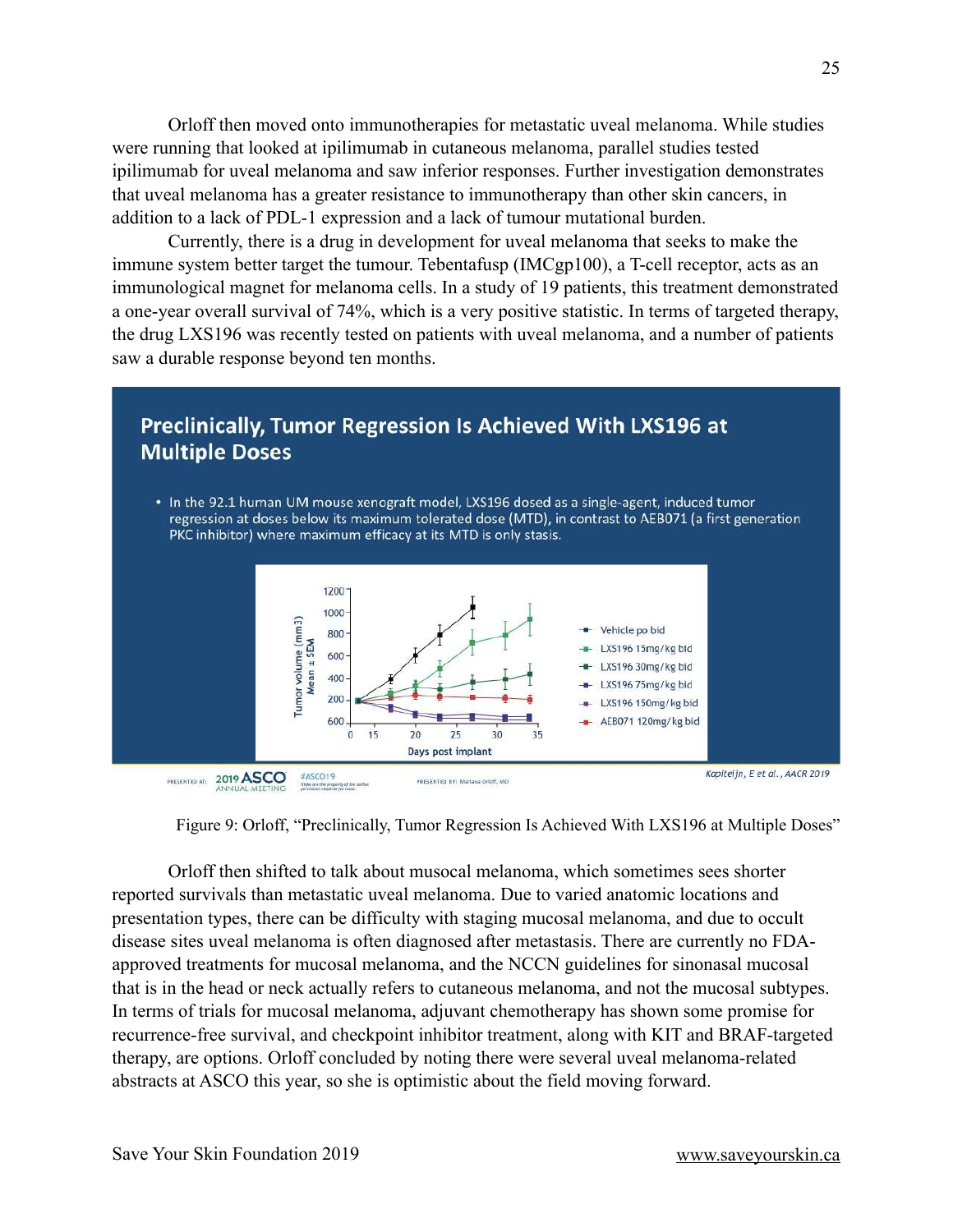#### <span id="page-25-0"></span>**Abstract Discussions**

## **Advances in Immune Checkpoint Inhibition David B. Page, MD, Earle A. Chiles Research Institute at the Robert W. Franz Cancer Center**

Discussing Abstract(s):

#2512: "Safety and tolerability of increasing doses of CB-839, a first-in-class, orally administered small molecule inhibitor of glutaminase, in solid tumors"

#2513: "CX-072, a PD-L1 Probody therapeutic, as monotherapy in patients with advanced solid tumors: Preliminary results of PROCLAIM-CX-072"

#2514: "A phase I study of ALX148, a CD47 blocker, in combination with established anticancer antibodies in patients with advanced malignancy"

 In his talk, Page discussed abstracts #2512, #2513, and #2514. Abstract #2512 tested ipilimumab versus placebo after complete resection of stage III melanoma, with a 6.9 year follow-up. The results suggested that ipilimumab demonstrated a sustained improvement in metastasis-free survival and overall survival in patients with high-risk stage III melanoma. Abstract #2513 was a trial of CX-072, a PD-L1 probody therapeutic monotherapy in patients with advanced solid tumours, which was seen to demonstrate anticancer activity in this population of patients. Abstract #2514 was a phase I study of ALX148 (a CD47 blocker) + anticancer antibodies in advanced malignancy. The results suggest that ALX148 demonstrates excellent tolerability and favourable characteristics, and that responses were observed in patients with prior CPI and HER2-targeted therapies.

 Given these studies, Page suggested that there are three objectives to discuss in this context: reviewing the progress in melanoma and immune checkpoint inhibition, and two different approaches to improve upon success in the next ten years. While melanoma survival curves are at their highest, the next step is to look for recurrence-free curves. The first abstract, #2512, addressed this question. It also questions how to resolve the high toxicity of the ipilimumab + nivolumab combination, which is also considered by abstracts #2513 and #2514. There is the additional question of how to diversify beyond T-cells, which is questioned in abstract #2514. Page concludes by claiming that these abstracts in conversation demonstrate how far we've come, with a productive past and an optimistic future.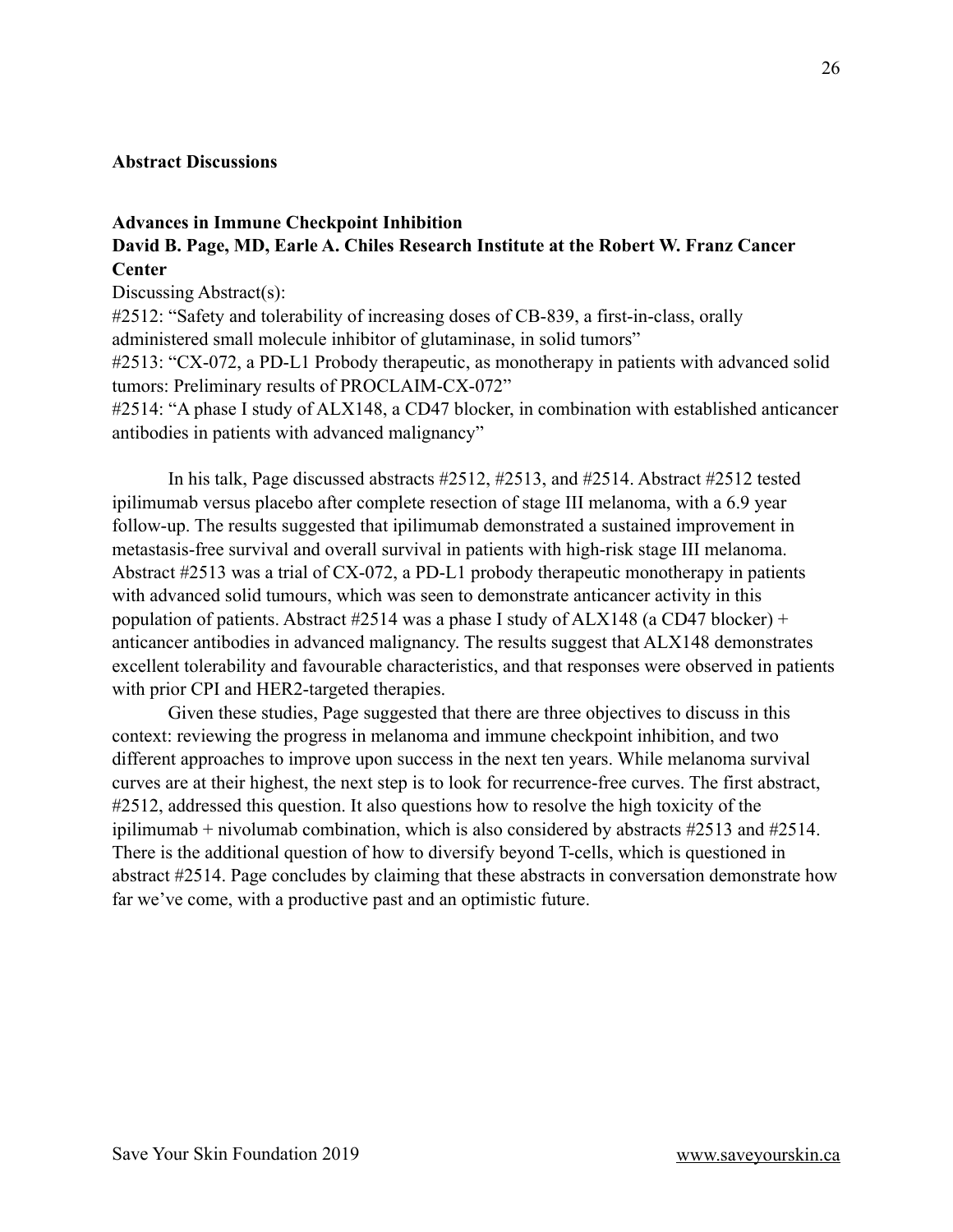# **The Evolving Role of Biomarkers in Immune Checkpoint Inhibition Kurt A. Schalper, MD, PhD, Yale School of Medicine**

Discussing Abstract(s):

#2515: "Distinct immunogenomic properties of melanomas with stable disease as best response to immune checkpoint blockade (ICB)"

#2516: "Analysis of early mortality in randomized clinical trials evaluating anti-PD-1/PD-L1 antibodies: A systematic analysis by the United States Food and Drug Administration (FDA)" #2517: "Prognostic and predictive value of an immune-related adverse event among stage III melanoma patients included in the EORTC 1325/KEYNOTE-054 pembrolizumab versus placebo trial"

 Schalper's talk centred around abstracts #2515, #2516, and #2517. Abstract #2515 analyzed the immunogenomic properties for melanoma patients had the best response to immune checkpoint treatments, and found that pre-treatment melanomas from patients with stable disease contain more anti-genetic mutations and demonstrate an increase in immune signalling, which may suggest a set of patients with pre-existing dysfunctional immune response. Abstract #2516, a study undertaken by the FDA, ran an analysis of early mortality in randomized clinical trials that evaluated anti-PD-1/PD-L1 antibodies; their results require further analysis. Abstract #2517 studied the prognostic value of an immune-related adverse event among stage III melanoma patients included in the EORTC 1325/KEYNOTE-054 pembrolizumab versus placebo trial, and found that the occurrence of an adverse event was associated with a longer recurrence free survival in those treated with pembrolizumab, but not with a placebo.

 Schalper themed his discussion of these abstracts around the interrogation of sensitivity markers and the resistance to immune checkpoint blockers in solid tumours. Abstract #2515, entitled "Distinct Immune Genomic Properties of Melanomas, with Stable Disease as Best Response to Immune Checkpoint Blockade," asks about the molecular context of tumours that are halfway between responders. The significance of these studies is that melanomas with stable disease have a distinct immune composition characterized by prominent T cell activation, but also prominent regulation and antigenic potential. A key biological observation here is the potential for a clinical biomarker to detect patients that are more likely to present stable disease. Abstract #2516 or "Analysis of Early Mortality in Randomized Clinical Trials Evaluating anti-PD-1, PD-L1 Antibodies" has a goal of identifying whether early mortality during immuneoncology agents is due to natural disease progression, or is mediated by some adverse effect of immune-oncology. The authors determined that in fact a specific clinical subgroup defined by negative PD-L1 or ECOG status and high LDH-only melanoma were associated with the discussed high mortality. Abstract #2517, or "Prognostic and Predictive Value of an Immunerelated Adverse Event Among Stage III Melanoma Patients, Including an EoTC 1325 Keynote-054 Pembrolizumab versus Placebo Trial," aimed to demonstrate the relationship between the presence of immune-related adverse events and sensitivity to pembrolizumab. This study is significant because it demonstrates that a better outcome occurs in patients treated with pembrolizumab, however it is not necessarily applicable to patients at different stages, which highlights the need for context in clinical applications of this and other trials. This study also supports a possible biological link between anti-tumour response and toxicity.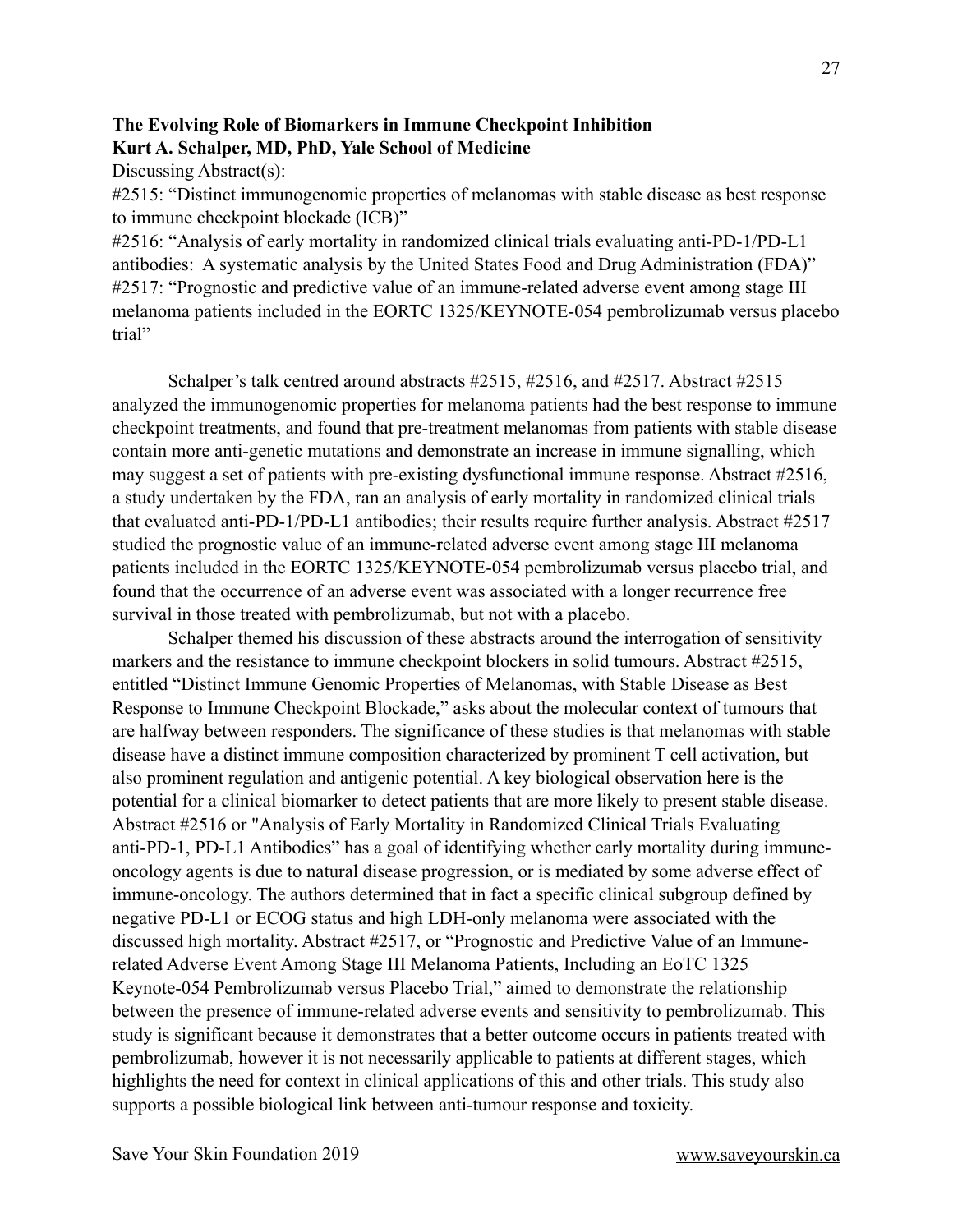# **Long-term Clinical Outcomes in Advanced Melanoma Douglas Buckner Johnson, MD, Vanderbilt University Medical Center**

Discussing Abstract(s):

#9512: "Update on Overall Survival in COLUMBUS: A randomized phase III trial of encorafenib (ENCO) plus binimetinib (BINI) versus vemurafenib (VEM) or ENCO in patients with BRAF V600–mutant melanoma"

#9513: "Responders to anti-PD1 therapy: Long-term outcomes and responses to retreatment in melanoma (mel)"

#9514: "Standard-dose pembrolizumab (pembro) plus alternate-dose ipilimumab (ipi) in advanced melanoma: Initial analysis of KEYNOTE-029 cohort 1C"

 Johnson discussed abstracts #9512, #9513, and #9514. Abstract #9512 gave updates on the progression-free and overall survival results for [COMBO 450,](https://clinicaltrials.gov/ct2/show/NCT03898908?term=COMBO450&rank=1) which continues to represent new benchmarks for BRAF/MEK inhibitor combinations for the treatment of mutated melanoma; abstract #9513 presented the largest dataset of melanoma patients treated with a second dose of anti-PD-1, which had low response rates; and abstract #9514, which presented the results of KEYNOTE-029 cohort 1C, which tested two different dosages of the pembrolizumab + ipilimumab combination and showed strong antitumour activity in initial analysis.

 Considering these three abstracts, Johnson's talk discussed long-term outcomes for metastatic melanoma. From 2010-2012, there were more glimmers of hope for long-term melanoma survival with the appearance of BRAF inhibitors and immunotherapies. However, Johnson claims that the modern era of melanoma treatment is exemplified by the breadth and hope of the abstracts he discussed. These studies show that long-term survival is now fairly common, and occurs in 40-50% of patients. This increasing population of survivors brings up new questions about life after treatment, such as how long treatment responses last, and how chronic toxicities affect survivors.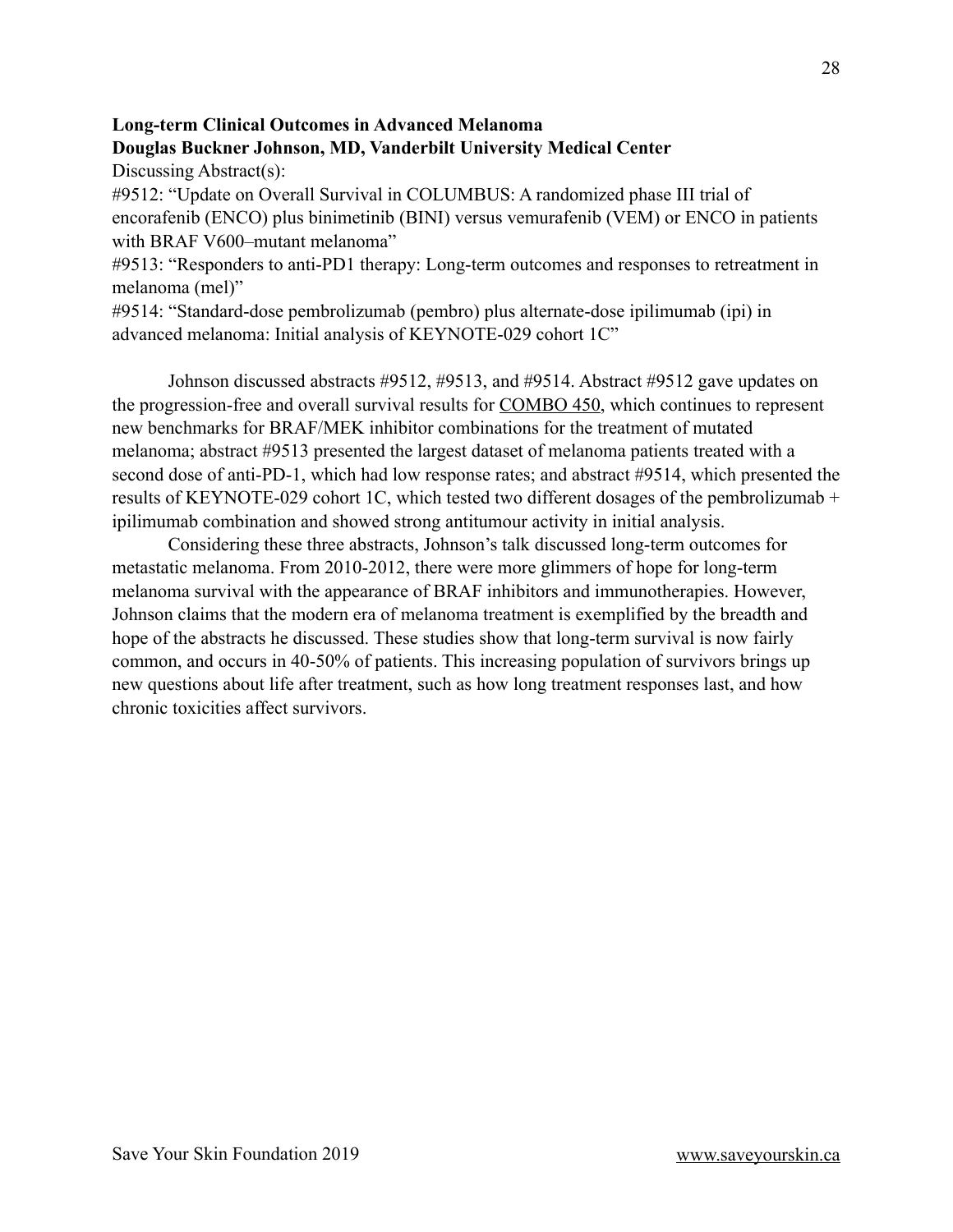# **Peripheral Blood and Tumour Microenvironment Considerations for Immunotherapy Jason J. Luke, MD, FACP, University of Pittsburgh Medical Center**

Discussing Abstract(s):

#9515: "Tumor microenvironment (TME), longitudinal biomarker changes, and clinical outcome in patients (pts) with advanced BRAF V600–mutant melanoma treated with first-line spartalizumab  $(S)$  + dabrafenib  $(D)$  + trametinib  $(T)$ "

#9516: "Impact of body composition on outcomes from anti-programmed death-1 (PD-1) treatment"

#9517: "Circulating PD-L1-exosomes to monitor tumor response in melanoma patients"

 Luke's talk centred around abstracts #9515, #9516, #9517. Abstract #9515 was an analysis of the tumour microenvironment, longitudinal biomarker changes, and clinical outcome in patients with BRAF V600–mutant melanoma treated with first-line spartalizumab + dabrafenib + trametinib. The results suggested that this combination had an early impact on tumour cells and microenvironment, and might promote anti-tumour activity. Abstract #9516 studied the impact of body composition on outcomes from anti-programmed death-1 (PD-1) treatment, which found that a high skeletal muscle gauge is associated with improved survival in treated patients. Abstract #9517 tested the use of circulating PD-L1 exosomes to monitor tumour response in melanoma patients, and found that circulating exosomes may be a more promising biomarker to predict tumour response than PD-L1 expression in tumour tissue.

 Luke linked these abstracts in his talk by discussing peripheral blood and tumour microenvironment as considerations for immunotherapy. For Luke, all three abstracts can be connected to the question of responder versus non-responder phenotypes. He notes that other important data includes host fitness, so age, sex, metabolism, and BMI, and environmental differences such as microbial flora. While tumour-based biomarkers are currently the strongest discriminators of outcome, they don't seem to be useful enough for clinical application. Luke imagines that the future will be focused on treatments that are multidimensional in nature, and that analyzing patient wellbeing on multiple levels is essential.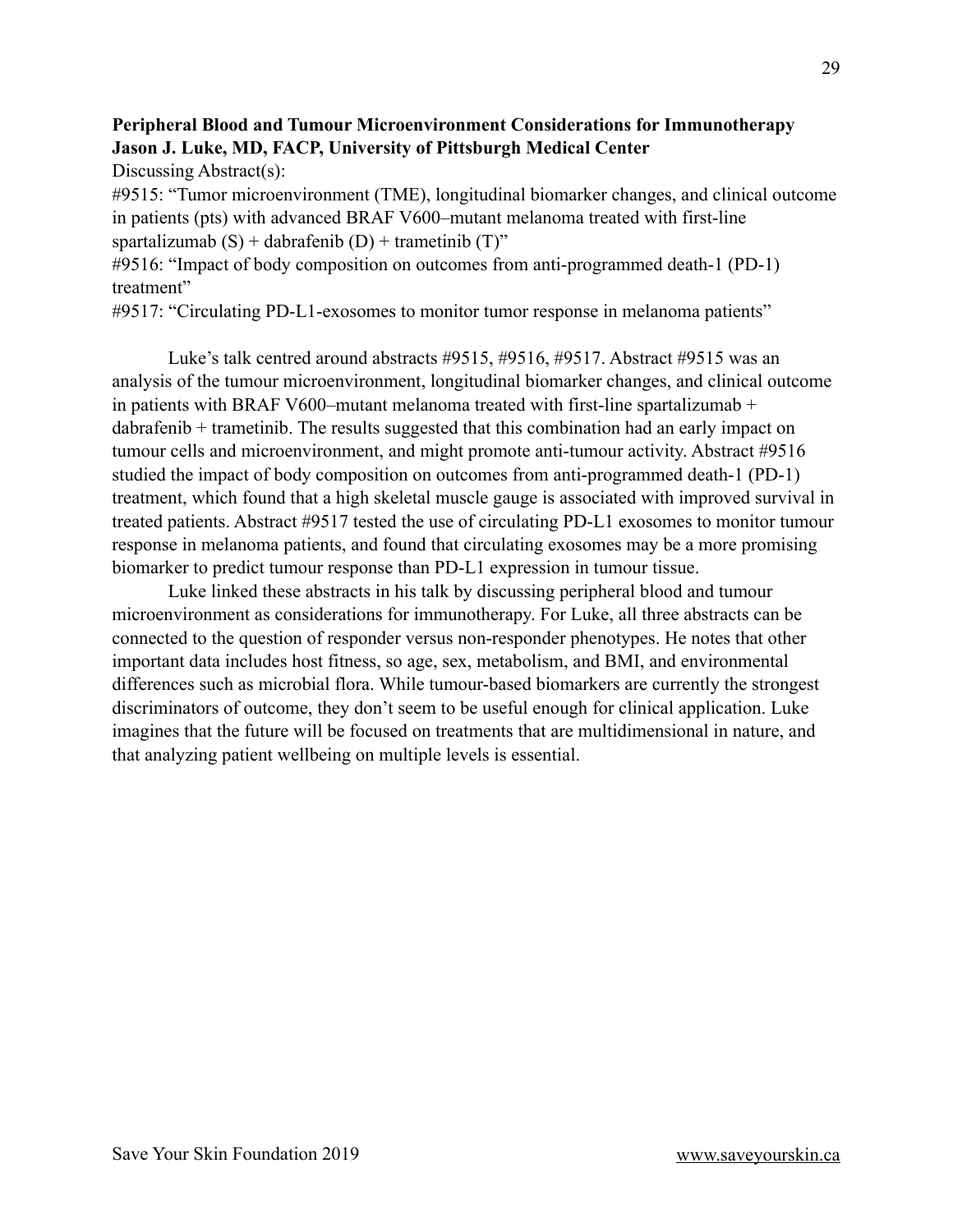**Phase 3 international trial of adjuvant whole brain radiotherapy (WBRT) or observation (Obs) following local treatment of 1-3 melanoma brain metastases (MBMs). Gerald Fogarty, BSc, MD, MBBS, PhD, Melanoma Institute Australia, The University of Sydney, Mater Hospital, Genesis Care, Australia and New Zealand Melanoma Trials Group, University of Notre Dame, University of Technology** Discussing abstract: #9500

 Fogarty's talk was based off of abstract #9500, which was a phase III trial of adjuvant adjuvant whole brain radiotherapy versus observation following local treatment of 1-3 melanoma brain metastases. 107 patients were put on the observation course, and 100 were given whole brain radiation. The results suggest that whole brain radiation therapy does not improve outcomes for melanoma brain metastases.

 In his talk, Fogarty notes that in the case of a single brain metastases, surgery and stereostatic treatment can be highly effective. However, local treatment puts patients at risk of developing further brain metastases, so an effective therapy to target the brain while preventing intracranial progression is needed. Past whole brain radio therapy trials have demonstrated positive intracranial control, however there is no overall survival benefit and neurocognitive decline. However, this trial only had 5% of patients with metastatic melanoma, so Fogarty's team looked specifically at metastatic melanoma. Eligible patients for Fogarty's team's study had between 1-3 melanoma brain metastases, and the primary endpoint of the study was distant intracranial control at twelve months; secondary endpoints were intracranial failure rate, time to deterioration, quality of life, and neuro-cognitive function. Failure was defined as a new lesion more than 1 cm away from the initial site. Ten percent of the trial patients were on adjacent chemotherapy, 5% on targeted therapy, and 5% on checkpoint inhibitor therapy. In the observation arm, intracranial therapy appeared at a 62.6% rate, while it appeared at 50% for the patients undergoing whole brain radiation. The overall survival at 12 months was 54% for the observation group, and 58.4% for the whole brain radiation group. As there is no significant benefit to whole brain radiation therapy in terms of intracranial control, survival benefit, or improvement in performance status, but a high risk of neurological damage, the authors do not recommend whole brain radiation therapy for patients in this setting.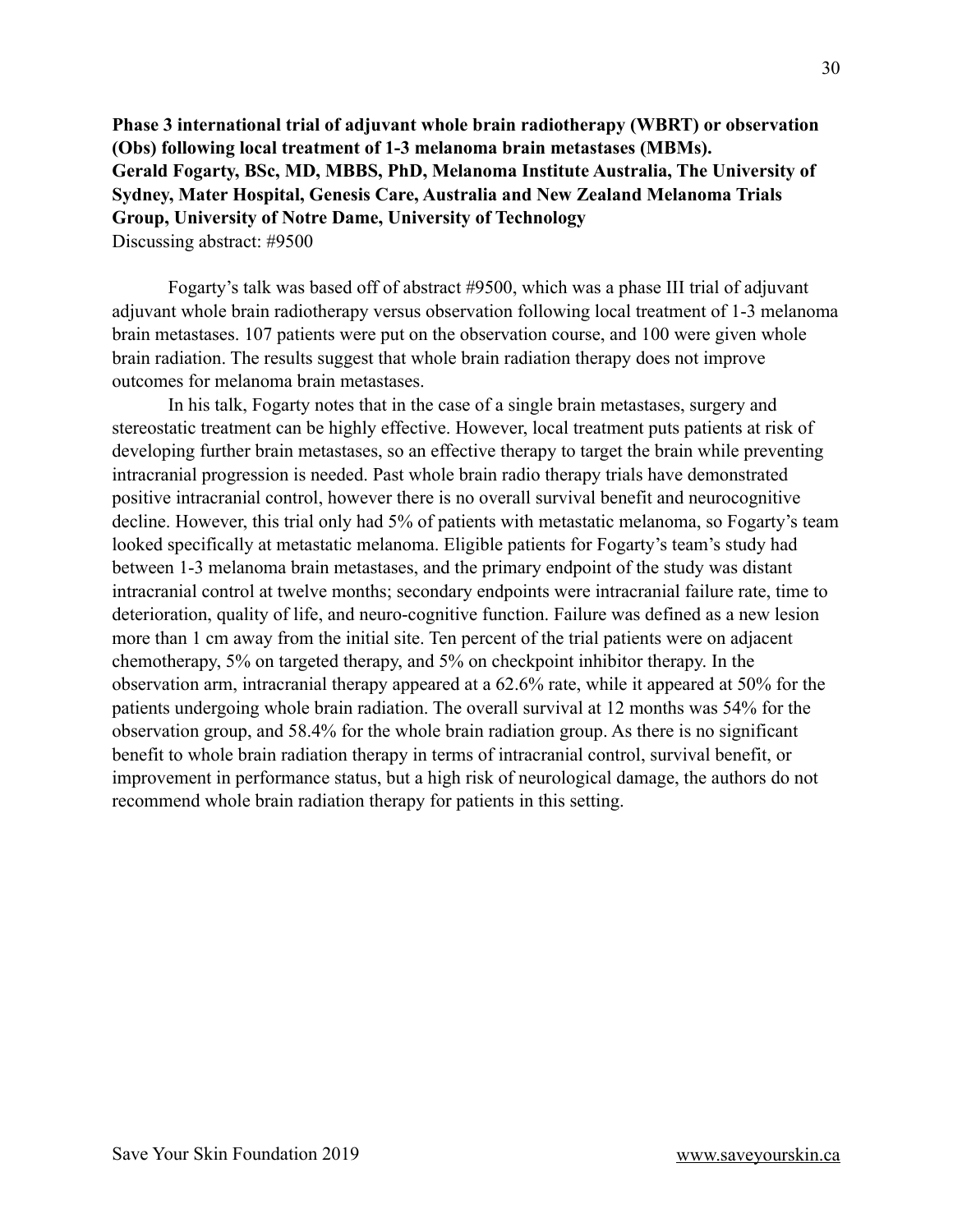# **Efficacy and safety of the combination of nivolumab (NIVO) plus ipilimumab (IPI) in patients with symptomatic melanoma brain metastases (CheckMate 204). Hussein Abdul-Hassan Tawbi, MD, PhD, The University of Texas MD Anderson Cancer Center**

Discussing abstract: #9501

 Tawbi's talk was based off of abstract #9501, which studied the results of the ipilimumab + nivolumab combination for melanoma brain metastases versus nivolumab monotherapy. The results suggest that patients with asymptomatic melanoma brain metastases show a high rate of durable intracranial responses, further supporting ipilimumab  $+$  nivolumab as a first-line treatment for this population.

 Tawbi began his talk by noting that brain metastases are a major cause of mortality in melanoma, and that more than 50% of metastatic melanoma patients will have a brain metastases over the course of their disease. Currently, strategies for the treatment of brain metastases are limited to radiation or surgery, though immunotherapy has been demonstrated to have a response rate of 16-20% with clinical benefit, depending on the drug. Participants in Tawbi's study were allowed to have undergone prior radiation, as long as it was limited to less than three sites. Patients were treated for 24 months, or until progression or toxicity made this treatment untenable, with a primary endpoint of complete response, partial response, or stable disease over six months. The initial results reported clinically meaningful intracranial efficacy for 57% of trial participants, and at the 14-month point 29% of patients saw a complete intracranial response rate, 26% partial response, for a combined response rate of 58%. These conclusions suggest durable responses for patients with melanoma brain metastases, and Tawbi suggests that people consider incorporating the ipilimumab + nivlumab combination into their treatment plans.